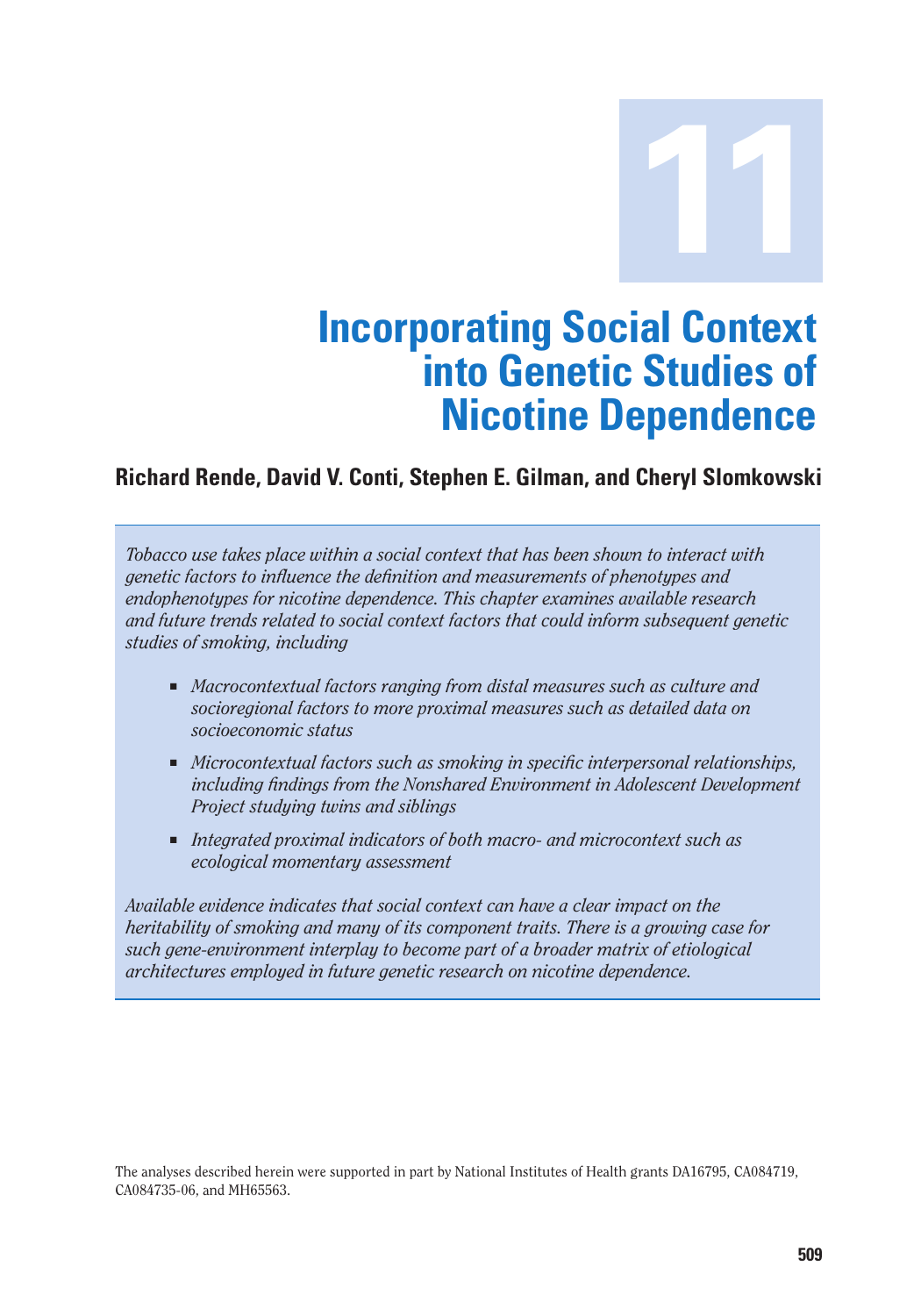## **Introduction**

This chapter focuses on *why* the incorporation of social contextual influences could represent a core strategy for genetic studies of nicotine dependence—a complex phenotype that arises within socially defined (and in some cases socially controlled) contexts1 —and *how* newer methodologies can be used to gain better traction on social contextual influences. The emphasis is on "social contextual" rather than "environmental" influences because the environment in the behavioral genetic paradigm includes any factor that is not, strictly speaking, heritable (and thus may include an extraordinary range of potential etiological contributors including biological influences). The working approach to social context taken in this chapter is simply to consider a small range of factors, typically thought of as part of the social environment, that represent putative influences on the developmental pathways to nicotine dependence and that have been, or could easily be, considered in either behavioral or molecular genetic research. The focus is on specific examples of social contextual factors that have received some attention in genetic designs to illustrate the conceptual grounding that guides such work, as well as provide examples of specific methodologies that are used to intensively measure these constructs. The broader point to be taken from these examples, however, is that social context matters, and that the full range of potent social influences should be taken seriously in genetic research on nicotine dependence by using the appropriate methodologies to bring these factors into genetically driven research.

As discussed in chapter 3, multiple levels of phenotypes contribute to and compose the construct of nicotine dependence. Similarly, a multitude of factors make up the social context, from the macro level (e.g., sociopolitical) down to the micro

level (including psychosocial influences such as interpersonal relationships). This chapter focuses on selected examples of such macro and micro social factors of particular relevance to smoking phenotypes; the goal is to illustrate both concepts and methods rather than provide an exhaustive review.

Some behavioral genetic studies of tobacco use have used the phrase *genetic architecture* when describing the pattern of heritable influences that may be observed via genetically informative designs such as the twin paradigm.2 This construct appeals because the expression of genetic systems is assumed to contribute to the structural foundations of complex phenotypes, such as the range of behaviors that involve use of tobacco. The descriptive statistic heritability typically is offered as a proxy for the overall strength of genetic contribution to a phenotype, and in this approach, is used to give some guidance to the phenotypes that most strongly reflect underlying genetic effects.3 Thus, "genetic architecture" has been used to describe the underlying heritability of one (univariate) or multiple (multivariate) indices of smoking, such as age at initiation, amount smoked, and smoking cessation attempts.2

This chapter broadens the concept by focusing on "etiological architecture" to serve as a reminder of a number of principles that have long been acknowledged in behavioral genetics.3 The typical components of behavioral genetic models (heritability, common or shared environment, nonshared or unique or individual-specific environment) are estimates of the mix of etiological influences on phenotypic moving targets that reflect a host of factors, including the population studied (embedding both geographical and temporal characteristics), the definition as well as measurement of the phenotype, and the extent to which environmental influences have been measured and modeled. In this sense, "etiological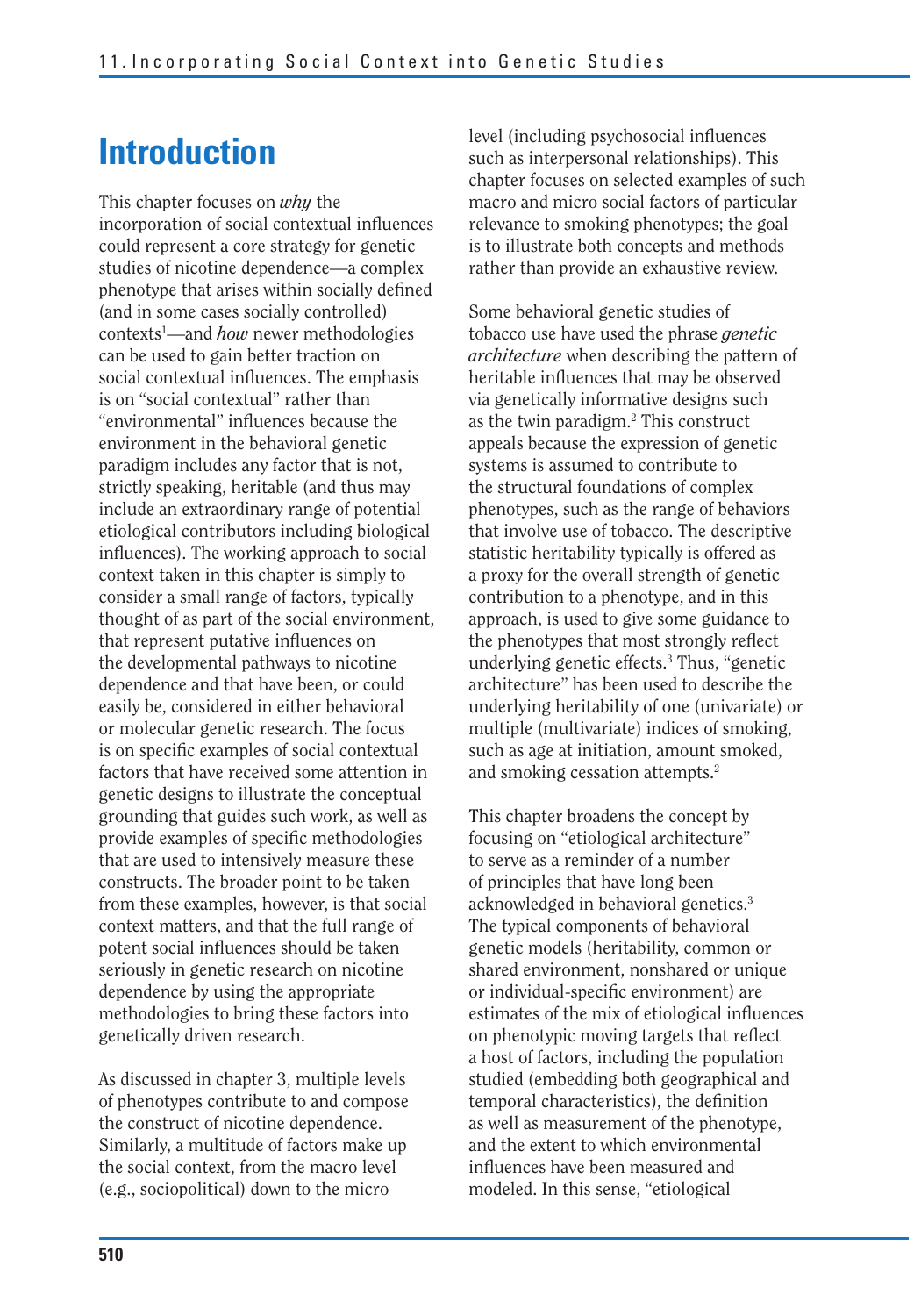architecture" refers to the dynamic mix of genetic and nongenetic influences on phenotypes captured in particular periods and within specific social contexts. This point emphasizes that the understanding of genetic foundations of behavior undoubtedly can (and will) change as methods for measuring phenotypes, genotypes, *and*  nongenetic (or "environmental") influences are refined. The "architecture" of smoking behaviors is not a firm foundation but rather a pliable blueprint of how to evaluate the role of genetic and nongenetic influences on particularly defined phenotypes—defined not just in terms of psychometrics but also as expressions of measurable behavior, in particular, historical, geographical, and social contexts. As a result, a primary goal of both quantitative and newer molecular methodologies is not only to get the phenotypic targets as well defined and measured as possible to move closer to "true" indicators and sequelae of gene expression but also to understand how gene expression operates in conjunction with, and in response to, a range of nongenetic influences.

The focus on social contextual influences in genetic studies certainly reverberates and builds upon the interest in geneenvironment interplay in behavioral science, $4-6$  and specifically as applied to drug use,<sup>1</sup> which is the focus of chapter 3. The idea of bridges between genetic effects on phenotypes and environmental influences has been a theme in behavioral genetics for decades. This theme has taken on new momentum with the application of a number of novel methodologies and strategies, including an emphasis on both "measured genes" (molecular genetic markers such as candidate gene polymorphisms) and "measured environments" (inclusion of environmental variables in genetic analyses) as well as expansions of behavioral genetic paradigms, as shown in studies by Moffitt and colleagues.4–6 These papers make very explicit the utility of directly

incorporating environmental measures into genetic studies, the theoretical models that capture a variety of means by which genes and environment come together in producing clinically meaningful phenotypes, and the design strategies for achieving appropriate opportunities to examine the joint effects and interplay between genes and environment. Given this, the advances (as evidenced in the series of papers cited above, along with chapters 3 and 4) were chosen as a platform to consider how social contextual influences have been, and may be, incorporated into genetic studies of nicotine dependence. In particular, this chapter focuses on areas that have some empirical basis in terms of incorporating social context into genetically informative designs of tobacco use; it then considers newer methodologies that may provide even greater traction in future studies.

### **Why Incorporate the Social Context?**

Most behavioral genetic studies have generated parameter estimates of genetic and environmental influences by using the fundamental quantitative genetic model, which does not incorporate actual (or "measured") aspects of the environment.3 Why is it important to consider this? A first key issue is that the "unmeasured" genetic and nongenetic effects generated in the traditional model are assumed to be *additive* in nature and are calculated as such. There is, thus, typically limited (or no) opportunity to detect statistical evidence for gene-environment interplay without utilizing alternative genetic designs (such as the Children-of-Twins design, or COT) in that the two primary forms of gene-environment interplay gene-environment interaction and geneenvironment correlation—are embedded within the additive genetic component and contribute to the overall estimation of heritability. Second, without the inclusion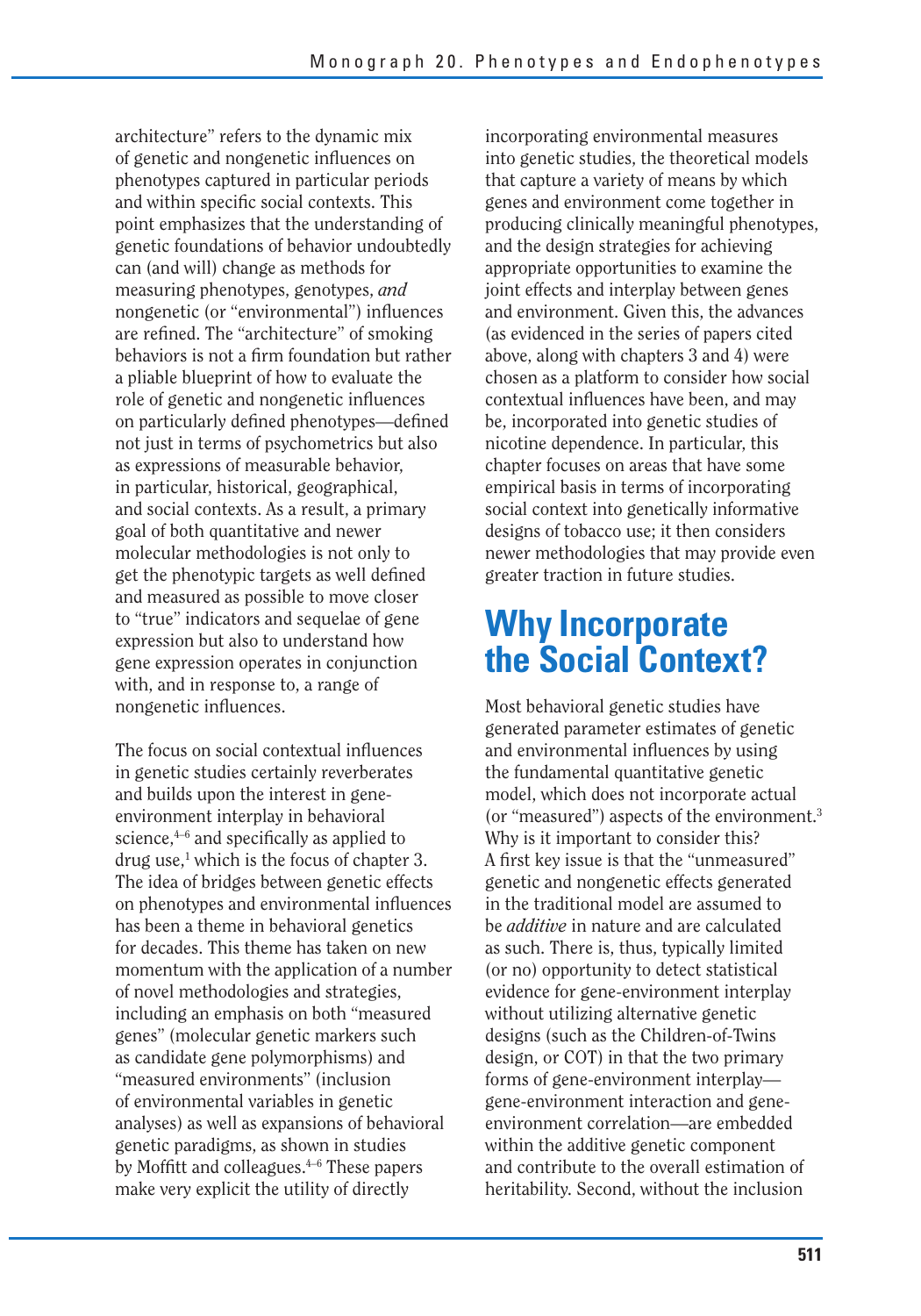#### **The Classic Quantitative Genetic Model and Smoking Behaviors**

In framing the potential utility of incorporating the social context in genetic studies of smoking, it is necessary to briefly consider the core work in behavioral genetic studies. As discussed in chapter 6, a number of genetically informative studies have examined a range of smoking phenotypes. Indeed, since a landmark paper by Carmelli and colleagues<sup>a</sup> provided evidence for the heritability of smoking by using the classic twin method, a number of twin studies have focused on varying levels of smoking intensity, including smoking initiation (e.g., ever puff versus never puff) and smoking frequency during adolescenceb,c,d,e,f,g,h,i,j,k,l as well as smoking persistence/regular smoking and nicotine dependence.<sup>m,n,o,p,q,r</sup>

As discussed in reviews by Sullivan and Kendler<sup>s</sup> and Li and colleagues,<sup>t</sup> the relative mix of genetic and environmental factors appears to be different for different levels of smoking intensity. Li and colleagues<sup>t</sup> have determined, using meta-analysis, that smoking initiation is influenced significantly both by genetic factors (with heritability estimates of  $0.37 \pm 0.04$  for males and  $0.55 \pm 0.04$  for females) and by shared environmental (nongenetic influences that operate to produce similarity in family members) factors  $(0.49 \pm 0.04$  for males and  $0.24 \pm 0.06$  for females). Li and colleagues<sup>t</sup> also provide evidence of substantial heritability of smoking persistence  $(0.59 \pm 0.02$  for males and  $0.46 \pm 0.12$  for females), with shared environmental influences being more prominent for females (0.28  $\pm$  0.08) than for males (0.08  $\pm$  0.04). Sullivan and Kendler<sup>s</sup> reached somewhat similar conclusions, suggesting substantial heritability of smoking initiation (approximately 0.60), along with significant shared environmental influences (approximately 0.20), with genetic factors being primarily responsible (heritability of approximately 0.70) for the transition to nicotine dependence and with less impact observed from shared environmental influences. Both continuities and discontinuities in the genetic effects on smoking initiation and progression to higher levels of smoking intensity are being evaluated with quantitative approaches such as those discussed in chapter 6.

a Carmelli, D., and G. E. Swan. 1995. Genetic and environmental influences on tobacco and alcohol consumption in World War II male veteran twins. In *Alcohol and Tobacco: From Basic Science to Clinical Practice* (NIAAA Research Monograph No. 30), ed. J. B. Fertig and J. P. Allen, 89–106. Bethesda, MD: U.S. Department of Health and Human Services.

<sup>b</sup>Boomsma, D. I., J. R. Koopmans, L. J. Van Doornen, and J. F. Orlebeke. 1994. Genetic and social influences on starting to smoke: A study of Dutch adolescent twins and their parents. *Addiction* 89 (2): 219–26.

c Han, C., M. K. McGue, and W. G. Iacono. 1999. Lifetime tobacco, alcohol and other substance use in adolescent Minnesota twins: Univariate and multivariate behavioral genetic analyses. *Addiction* 94 (7): 981–93.

d Koopmans, J., A. Heath, M. Neale, and D. Boomsma. 1997. The genetics of initiation and quantity of alcohol and tobacco use. In *The genetics of health-related behavior,* ed. J. R. Koopmans, 90–108. Amsterdam: Print Partners Ipskamp.

e Koopmans, J. R., W. S. Slutske, A. C. Heath, M. C. Neale, and D. I. Boomsma. 1999. The genetics of smoking initiation and quantity smoked in Dutch adolescent and young adult twins. *Behavioral Genetics* 29 (6): 383–93.

f Maes, H. H., M. C. Neale, N. G. Martin, A. C. Heath, and L. J. Eaves. 1999. Religious attendance and frequency of alcohol use: Same genes or same environments: A bivariate extended twin kinship model. *Twin Research*  2 (2): 169–79.

g McGue, M., I. Elkins, and W. G. Iacono. 2000. Genetic and environmental influences on adolescent substance use and abuse. *American Journal of Medical Genetics* 96 (5): 671–77.

h Rende, R., C. Slomkowski, J McCaffery, E. Lloyd-Richardson, and R. Niaura. 2005. A twin-sibling study of tobacco use in adolescence: Etiology of individual differences and extreme scores. *Nicotine and Tobacco Research* 7 (3): 413–19.

i Rhee, S. H., J. K. Hewitt, S. E. Young, R. P. Corley, T. J. Crowley, and M. C. Stallings. 2003. Genetic and environmental influences on substance initiation, use, and problem use in adolescents. *Archives of General Psychiatry* 60 (12): 1256–64.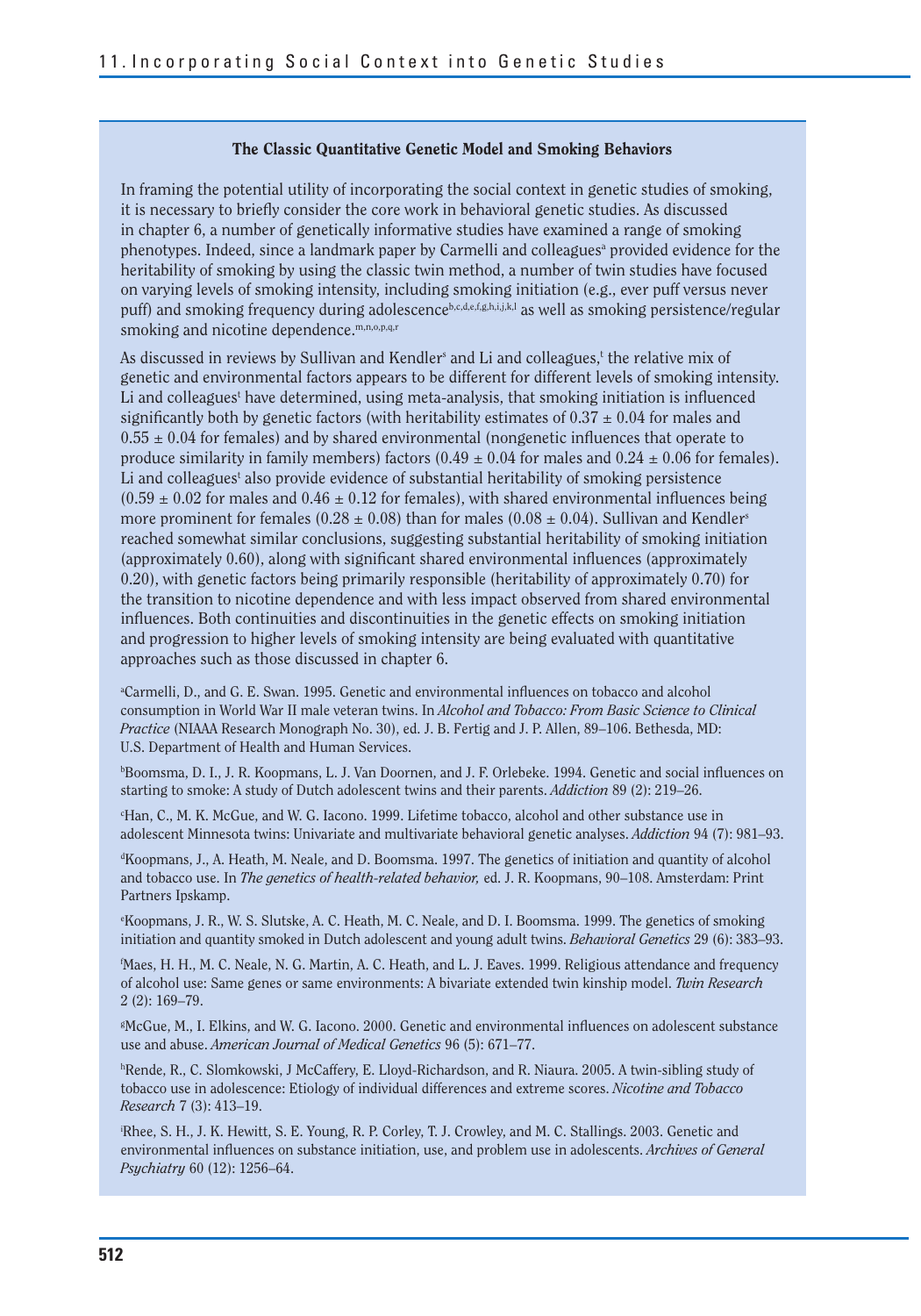j Slomkowski, C., R. Rende, S. Novak, E. Lloyd-Richardson, and R. Niaura. 2005. Sibling effects on smoking in adolescence: Evidence for social influence from a genetically informative design. *Addiction* 100 (4): 430–38.

k Stallings, M. C., J. K. Hewitt, T. Beresford, A. C. Heath, and L. J. Eaves. 1999. A twin study of drinking and smoking onset and latencies from first use to regular use. *Behavior Genetics* 29 (6): 409-421.

l White, V. M., J. L. Hopper, A. J. Wearing, and D. J. Hill. 2003. The role of genes in tobacco smoking during adolescence and young adulthood: A multivariate behaviour genetic investigation. *Addiction* 98 (8): 1087–1100.

mHeath, A. C., N. G. Martin, M. T. Lynskey, A. A. Todorov, and P. A. Madden. 2002. Estimating two-stage models for genetic influences on alcohol, tobacco or drug use initiation and dependence vulnerability in twin and family data. *Twin Research* 5 (2): 113–24.

n Kendler, K. S., M. C. Neale, P. Sullivan, L. A. Corey, C. O. Gardner, and C. A. Prescott. 1999. A population-based twin study in women of smoking initiation and nicotine dependence. *Psychological Medicine* 29 (2): 299–308.

Madden, P. A., A. C. Heath, N. L. Pedersen, J. Kaprio, M. J. Koskenvuo, and N. G. Martin. 1999. The genetics of smoking persistence in men and women: A multicultural study. *Behavior Genetics* 29 (6): 423–31.

p Madden, P. A., N. L. Pedersen, J. Kaprio, M. J. Koskenvuo, and N. G. Martin. 2004. The epidemiology and genetics of smoking initiation and persistence: Crosscultural comparisons of twin study results. *Twin Research* 7 (1): 82–97.

q Maes, H. H., P. F. Sullivan, C. M. Bulik, M. C. Neale, C. A. Prescott, L. J. Eaves, and K. S. Kendler. 2004. A twin study of genetic and environmental influences on tobacco initiation, regular tobacco use and nicotine dependence. *Psychological Medicine* 34 (7): 1251–61.

r Vink, J. M., G. Willemsen, and D. I. Boomsma. 2005. Heritability of smoking initiation and nicotine dependence. *Behavior Genetics* 35 (4): 397–406.

s Sullivan, P. F., and K. S. Kendler. 1999. The genetic epidemiology of smoking. *Nicotine & Tobacco Research* 1 Suppl. 2: S51–S57, S69–S70.

t Li, M. D., R. Cheng, J. Z. Ma, and G. E. Swan. 2003. A meta-analysis of estimated genetic and environmental effects on smoking behavior in male and female adult twins. *Addiction* 98 (1): 23–31.

of specific nongenetic/environmental variables, no information is gleaned on how the effect sizes of the descriptive statistics generated in the quantitative genetic model (heritability, shared environment, nonshared environment) may change under varying environmental conditions.

These considerations are important for any clinical phenotype but take on added importance for substance-use behaviors, including smoking, which are defined in part by availability of and exposure to the substances in the environment. Merikangas and Avenevoli7 have described how the traditional genetic epidemiology triangle, which focuses on host susceptibility, environmental factors, and exposure to a disease-causing agent, is particularly well suited to the study of substance use. In this model, exposure to the source of nicotine (e.g., a cigarette) would be the primary agent that is a necessary condition for development of nicotine dependence, and both exposure to the agent and reaction to the agent would reflect joint influences of host factors as well as environmental factors. In this regard, environmental factors including cultural forces (such as norms against women smoking), protobacco promotional activities, antitobacco activities (e.g., smoke-free environments), and proximal interpersonal influences (e.g., influences of parents, siblings, and friends) need to be integrated into the genetic epidemiology triangle to understand how they directly shape the expression of host/genetic susceptibility to nicotine dependence. These joint effects thus imply complex layers of potentially connected factors, as described by Eaves<sup>8</sup> and quoted by Lessov and colleagues:

To the degree that drug-use behavior is heritable, inherited liability toward drug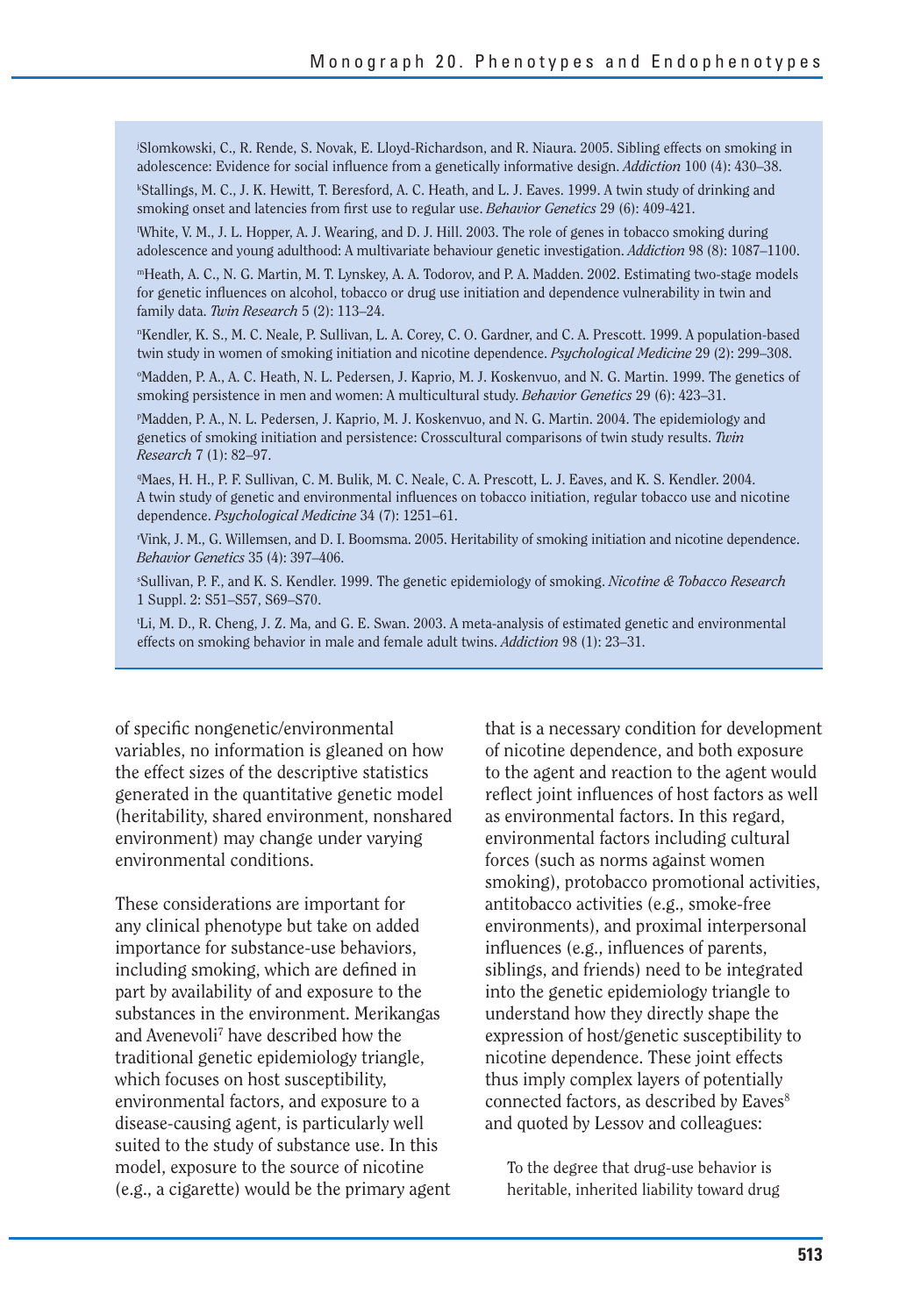use or misuse increases the risk for druguse behavior but it does not lead to or cause drug use. The expression of genetic liability (i.e., substance use and misuse) depends on environmental conditions. For example, exposure of the organism to a drug is necessary. Exposure, in turn depends on other environmental factors such as drug access and availability, which is related to neighborhood, home, and peer group environment, to name a few. People mistakenly think that "Everything is genetic," ignoring that while an individual does not have control over their *[sic]* genetic makeup, an individual is in constant dynamic interaction with their *[sic]* environment; and it is that interaction that contains powerful information about the probability of drug use and misuse.<sup>1(p1519)</sup>

These perspectives from genetic epidemiology overtly posit that interaction between (potentially nested) levels of host, environment, and agent variables underlie substance use and, in particular, progression to problematic levels of use (such as nicotine dependence). Within this framework, both measurement of environmental factors and inclusion of these factors in the analytic models would be necessary for a complete understanding of the genetic effects on nicotine dependence. The traditional quantitative genetic model, with emphasis on additive genetic and environmental effects, along with no attention to measured sources of environmental influence, does not provide an optimal opportunity to delve into the purported interplay between agent, host, and environment. Rutter and colleagues<sup>6</sup> have provided a comprehensive review of the multiple models of geneenvironment interplay, and these models provide a platform for considering alternatives to the additive genetic model. Of particular relevance are major classes of gene-environment interplay, reviewed by Rutter and colleagues<sup>6</sup> (see also Shanahan and Hoffer<sup>9</sup>), which include

 $(1)$  variations in genetic influence according to environmental circumstances; (2) geneenvironment correlations; and (3) geneenvironment interactions.

### **Behavioral Genetic Studies of Smoking That Incorporate Social Context**

Although the behavioral genetic literature has primarily relied upon the application of biometrical models to data on cigarette use, examples from newer studies incorporate social contextual measures. These studies provide empirical foundations for the speculations offered above, and this section reviews pertinent studies. For heuristic purposes, both "macrocontextual" indicators of social context—constructs of influence that range from broad cultural expectations to more localized geographic effects—as well as "microcontextual"  $influences<sup>10</sup>$  that reside closer to individuallevel factors, such as interpersonal relationships, will be used. In particular, specific social contextual variables that have been studied by using the behavioral genetic paradigm will be referenced. All the studies to be reviewed rely on modeling types of geneenvironment interaction by using extensions of the fundamental biometrical model of quantitative genetics via the inclusion of a specified, measured environmental factor that can be tested as a moderator of the latent genetic effect (as well as the latent, shared environmental effect). The rationale for this approach, along with some of the methods that may be used, is discussed in Turkheimer and colleagues<sup>11</sup> and Purcell and Koenen;<sup>12</sup> see also Kendler and colleagues<sup>13</sup> and Timberlake and colleagues<sup>14</sup> for inclusion of moderators in biometrical models of smoking. The key propositions tested, using the nomenclature from Rutter and colleagues,<sup>6</sup> are the following: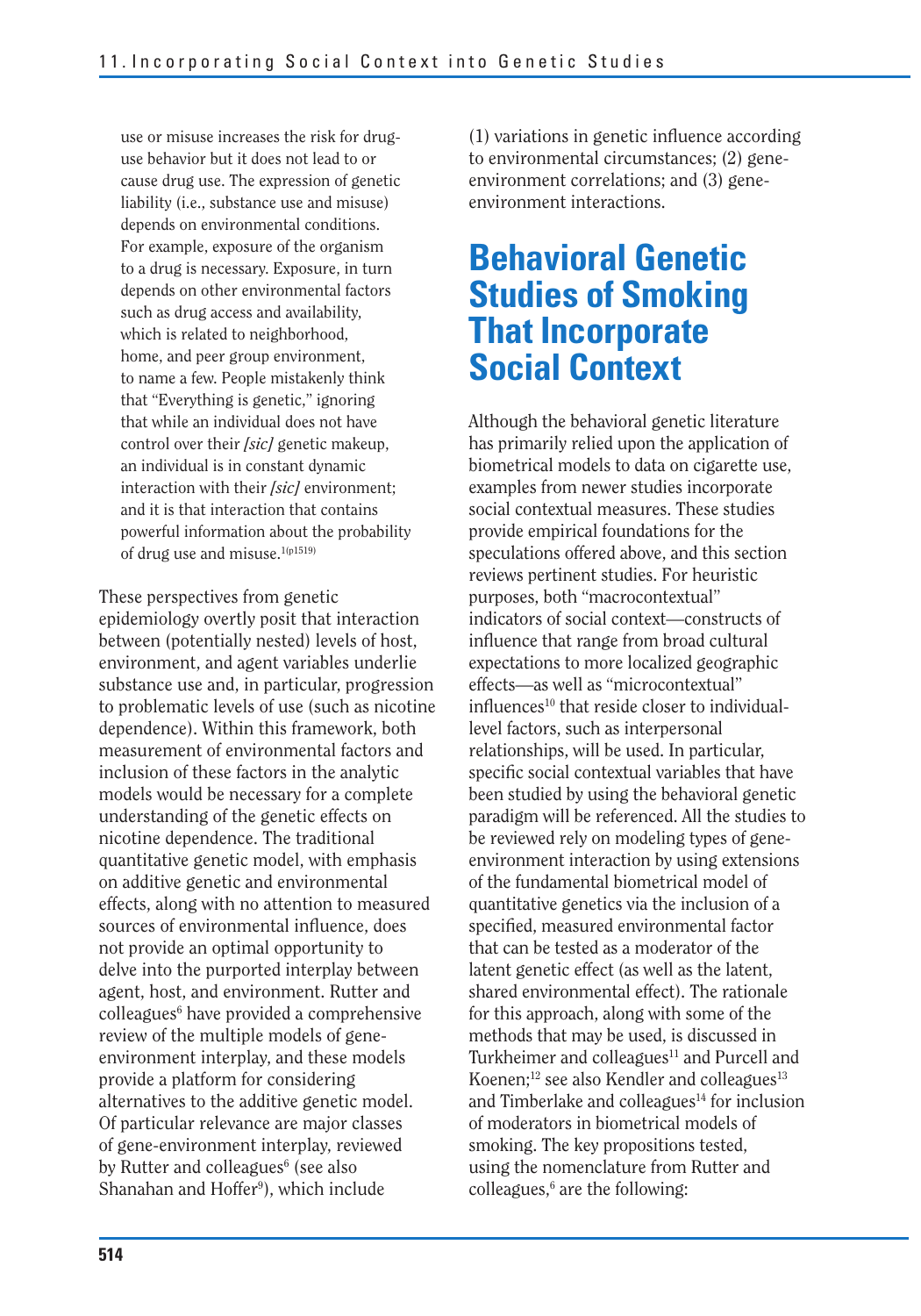- Are there environmental factors that reduce the impact of genetic influences?
- Are there environmental contexts that, in contrast, especially accentuate genetic influences?

#### **Macrocontextual Factors as Moderators of the Etiological Architecture of Smoking**

It is well documented, and beyond the scope of this chapter, that population levels of cigarette use have been heavily influenced by many dynamic social factors that have changed over the decades, including tobacco control and prevention initiatives.15 The focus here is on the extent to which *behavioral genetic studies* have incorporated such macrocontextual factors into the biometrical modeling approach. Two points should be noted. First, these studies provide examples of the utility of incorporating macrocontextual factors into genetically informative studies of tobacco use and nicotine dependence. Second, these studies also highlight how limited this research has been, given the wide range of macrocontextual factors that *could* be incorporated into quantitative genetic paradigms. Thus, the studies reviewed below demonstrate how the expression of genetic liability to smoking may be shaped by the larger social culture (e.g., how the effects of genes change over time in concert with social changes or vary within populations that vary on macrosocial indices) and highlight approaches that can be used in future studies to integrate potent macrosocial influences.

#### *Effects of Culture and Cohorts*

One concrete and dramatic example comes from investigations into the etiological architecture of cigarette smoking in China. Lessov-Schlaggar and colleagues<sup>16</sup> reported that within a sample of 1,010 adult Chinese twins, 58% of the male twins were

smokers, but over 99% of female twins were nonsmokers. Whereas the etiological architecture of smoking in male twins was similar to that reported in studies from other cultures, there were no individual differences in female smoking to model. An examination of changes in heritability based on cohort effects from the populationbased Swedish Twin Registry expands this theme.17 Rates of regular tobacco use in women born before 1925 were low and found to be environmental in origin; in contrast, as smoking rates increased in women born after 1925, heritability estimates increased. This finding serves as a reminder that the macrocontext can have overwhelming impact on the choice or ability to use cigarettes that can fundamentally nullify or promote net genetic effects, and it reinforces the suggestion that the etiological architecture of smoking *must* be defined by reference to the social context in which it is observed.

Less dramatic, but nonetheless important, examples from behavioral genetic studies of smoking have attempted to account for differences across either cultures or birth cohorts. In 1993, Heath and colleagues $18$ demonstrated that the decline in smoking in more recent birth cohorts did not affect the estimates of genetic and environmental influence on smoking initiation. They did find, however, differences in the heritability and shared environmental estimates in Australian versus U.S. samples. A subsequent study suggested that cultural background may influence the magnitude of shared environmental effects on lifetime smoking but that estimates of both genetic and environmental effects on smoking persistence were unaffected by culture.19

#### **Socioregional Influences**

The few twin studies mentioned above have provided tests of a particular type of gene-environment interaction by using distal environmental measures<sup>4,5</sup> and latent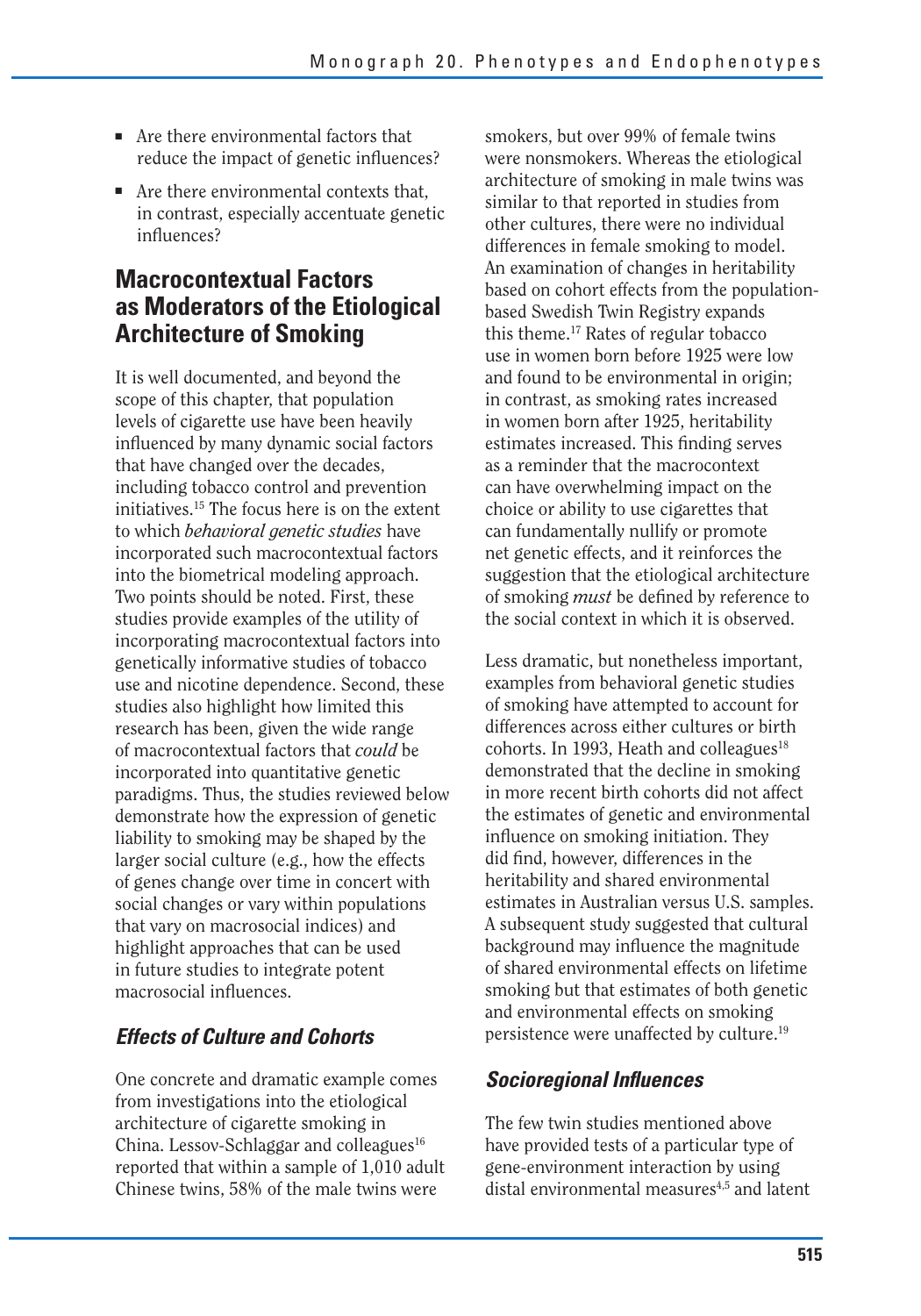genetic factors inferred by the comparison of monozygotic and dizygotic twins. Although some of the results reflect profound social contextual effects (e.g., cultural discouragement of smoking in females in China), the studies examining cross-cultural differences introduce the possibility of examining more subtle differences that may exist within cultures that would not be detected without overt measurement of possible sources of environmental influence. Surprisingly, no behavioral genetic studies of smoking have used this strategy. The potential utility of this approach is illustrated by research on adolescent alcohol use in Finland. Rose and colleagues<sup>20</sup> made the important observation that regional residency (urban versus rural) significantly moderated genetic effects on drinking patterns, including longitudinal change in drinking observed over a 30-month period. Specifically, genetic effects were larger within the sample of adolescents who resided in urban areas, and shared environmental factors were larger for the subsample living in rural areas.

Two important points are raised by the work of Rose and colleagues.<sup>20</sup> First, it demonstrates that socioregional variations can be detected and modeled within the behavioral genetic paradigm and that such social contextual factors can have a large influence on the etiological architecture of substance use. Second, these authors took the important step of incorporating more specific measures of socioregional influences into their analyses—namely, the relative proportion of young adults in a regional area, the frequency of migration in and out of a region, and the relative amount of money spent on alcohol in an area.<sup>21</sup> When these more specific social contextual measures were introduced into the biometrical models, clear evidence of gene-environment interaction was found. Both a higher proportion of young adults and higher migration levels were associated with stronger genetic effects on drinking

patterns in adolescents, whereas lower levels of young adults and migration yielded greater shared environmental influences.

As discussed by Dick and colleagues,<sup>21</sup> variation in these social structures can either promote genetically influenced individual differences in drinking (via more opportunities with peers and less stable social structure) or mask genetic differences (as the strength of shared environment increases with more stability and less opportunity for peer influence). The more general point of this work, as noted by the authors, is that they moved from the more distal index of residential residence (urban versus rural) to potential proximal indicators of social context that may reside closer to actual mechanisms of influence. This important theme of translating distal environmental measures into more proximal indicators<sup>4,5</sup> will be revisited in the following section on newer methodologies for examining social context—and certainly carries forward the theme of attending to multiple levels of assessment of both smoking-related phenotypes (chapter 3) and environments.

### **Microcontextual Factors as Moderators of the Etiological Architecture of Smoking**

As noted above, social contextual factors may be conceptualized as operating at multiple levels, with the final important pathway being a proximal end point reflected at the individual level. As these microcontextual features that are more individually based are considered, the primary focus is on interpersonal influences, which have received attention in some behavioral genetic papers. Interest in interpersonal dynamics came about, in part, because of concern that contact between twins could violate the equal environments assumption (EEA) (if the level of contact was greater for monozygotic as compared to dizygotic twins). That is, as the twin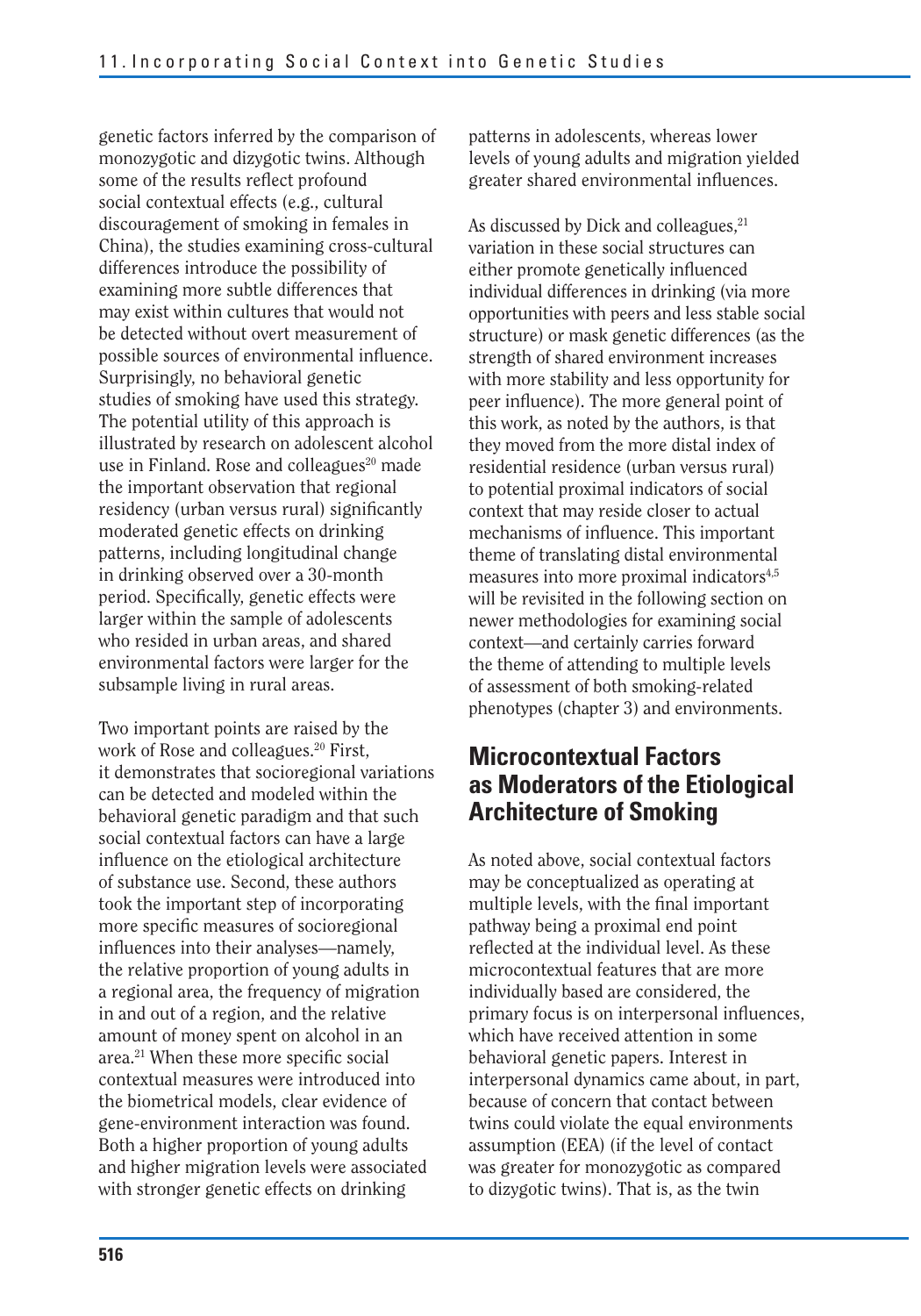method attributes greater similarity (or concordance) of monozygotic versus dizygotic pairs to differences in genetic relatedness (and hence heritability), uncontrolled nongenetic factors that promote differences based on zygosity may artificially inflate heritability estimates. For example, Kendler and Gardner<sup>22</sup> found that the heritability of smoking initiation was reduced by about 10% after controlling for the higher degree of social contact in monozygotic pairs as compared to dizygotic pairs. Kendler and colleagues<sup>23</sup> also reported that their data were consistent with modest influences of social contact between twins (and the violation of the EEA) on nicotine dependence. Later evidence suggests that the socialization effects that differ between monozygotic and dizygotic twins may influence smoking initiation to a much larger degree than does smoking persistence.19,24 These effects may also differ based on gender. Hamilton and colleagues $^{25}$ found strong moderation via social contact of both shared environment (which increased) and heritability (which decreased) in female, but not male, twin pairs.

The implications of these studies go beyond the extent to which heritability estimates may, or may not, be biased by violations of the EEA. Of more substantive interest is the extent to which interpersonal dynamics may influence smoking behavior as a form of social influence, which may operate both as a main effect (i.e., independent of genetic relatedness) as well as in combination with genetic factors. As discussed earlier, the robust shared environmental effects found for smoking initiation suggest potential socialization effects that could derive in part from peers and siblings.26 Vink and colleagues<sup>27</sup> approached this issue using a twin-family design. They examined the extent to which current smoking behavior was associated with the smoking behavior of peers and siblings (along with parents and spouses). Using a cross-sectional design, they found strong evidence of both peer and

sibling effects on smoking in adolescence; these effects were not seen for smoking in adulthood. Rather, in adulthood, the most important relational predictor of smoking was zygosity of co-twin smoking (such that having a monozygotic twin who smoked conveyed the most prediction of current smoking status). They concluded that social effects may be most evident in adolescence, but lessen in importance in adulthood, when genetic factors become a stronger influence on the likelihood of smoking. Taking this a step further, there is also evidence that exposure to smoking by parents and peers in adolescence and early adulthood, when accounted for in the traditional biometrical model, substantially *reduces* the impact of genes on smoking behavior, leading to the suggestion that environmental factors provide the strongest influence on smoking during these developmental periods.<sup>28</sup>

Subsequent expansions of this focus on interpersonal influences have focused on direct sibling effects by utilizing more differentiated measures of the sibling relationship as well as extension of the twin paradigm to include siblings of varying genetic relatedness (full, half, and unrelated siblings) via the genetically informative subsample of the National Longitudinal Study of Adolescent Health (Add Health).29,30 A first finding<sup>29</sup> is that monozygotic twins have elevated levels of time spent together (social contact) as well as mutual friendships as compared with all other sibling types. However, the interpretation of this finding is not straightforward. Levels of social contact and mutual friendships did not follow a dose-response association with zygosity once the effect of monozygotic twins was considered. Thus, it may be that monozygotic twins, compared with all other sibling types, have much more commonality in their time spent with each other as well as with friends.

That said, the inflated monozygotic concordance for time together and mutual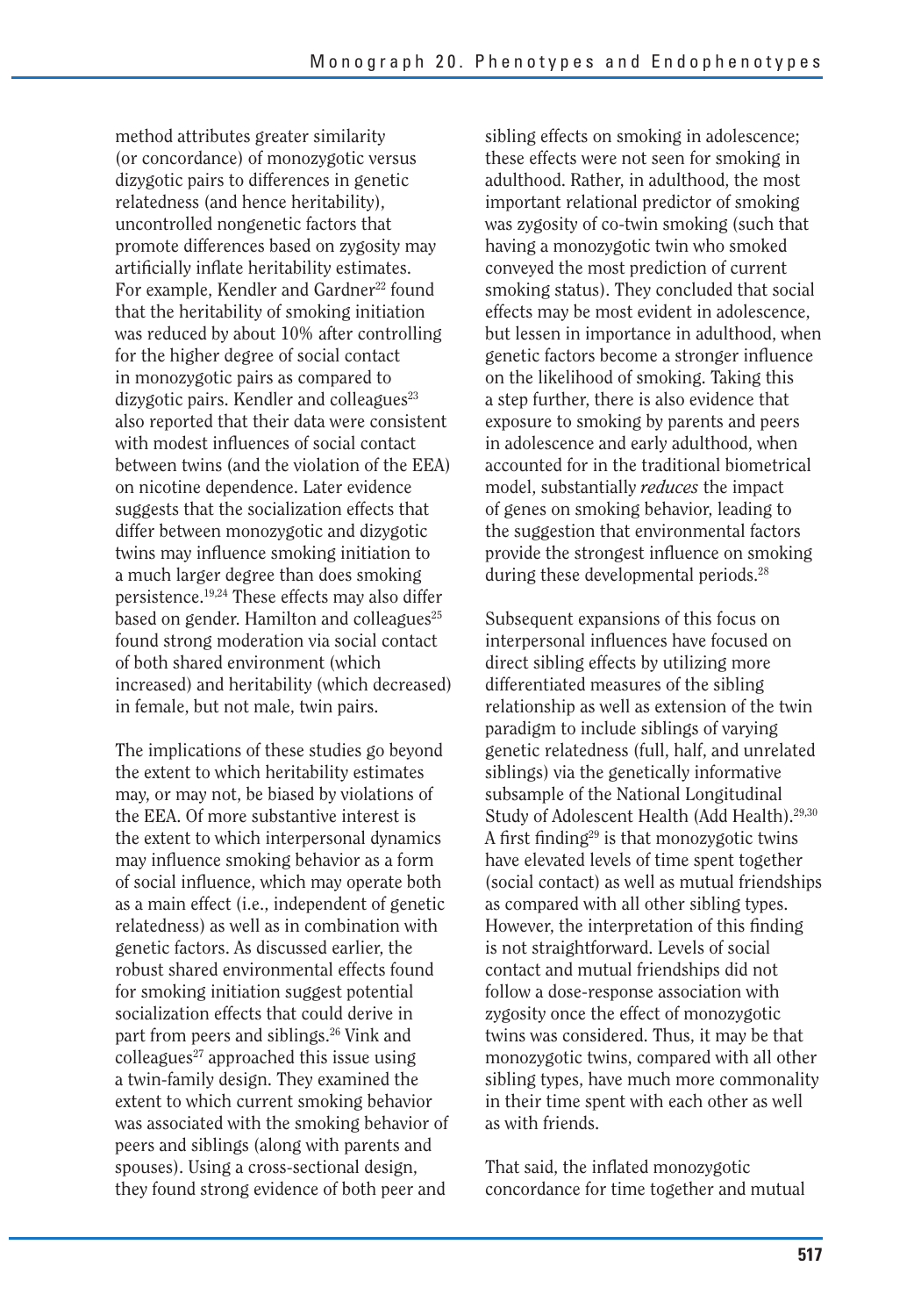friendships did not alter the estimates of heritability of smoking frequency (measured as number of days smoked over the last 30 days). Rather, time spent together and mutual friendships both significantly moderated the shared environmental component.29 These two variables were also analyzed along with amount of sibling affection to create a construct of sibling connectedness, which also moderates the shared environment effect but not the estimate of heritability.<sup>30</sup> The finding that twins and siblings form connections with mutual friends, and that these social groupings represent social rather than genetic influences on smoking, highlights the importance of considering broader effects of larger social networks as a potent influence on smoking patterns.<sup>31,32</sup>

### **Summary**

Overall, the studies reviewed in this section provide a good starting point for considering how social contextual factors may be integrated into genetically informative designs. These studies provide solid empirical evidence that the estimation and interpretation of the descriptive statistic of heritability can vary when referenced according to important macro- and microcontextual factors and represent a good starting point for a more realistic genetic epidemiological model of smoking.

## **Proximal Measures of the Social Context**

It has been suggested that moving from distal indicators of the social environment to more proximal measures will be important for improving the resolution of models of gene-environment interplay.4–6 Building on this suggestion, the realization of adequate tests of these models will depend in part on careful and forward-looking assessment of candidate social contextual factors (as one class of environmental factors in models of

gene-environment interplay). It is becoming recognized that accurate measurement of the environment is as critical to the success of any foray into gene-environment interplay as is quality control of genotyping.6 Despite this recognition, there has been a tremendous disparity in the attention and resources given to "molecular" assessment of the environment in genetic studies as compared with the effort devoted to dissection of the genome,<sup>5</sup> despite the strong evidence on the potent effects of a number of social contextual factors. These include social networks as well as the overarching social and cultural environment, which includes pro- and antitobacco factors.31,32

Dissemination of the multiple levels and corresponding constructs of social context that could bear upon smoking and nicotine dependence would require a separate monograph devoted to that purpose. In lieu of that, this section will build on the candidate social contextual factors reviewed in the prior section by illustrating newer methodologies that attempt to capture proximal social contextual influences that could be integrated relatively easily into most genetically informative designs.

In general, behavioral genetic studies are very well positioned to incorporate both macro- and microcontextual measures, and two particular features can be exploited. First, nearly all ongoing behavioral genetic studies rely on large, population-based samples. As such, they would provide ideal vehicles for introducing specific indicators of macrocontextual features that may affect the role that genes play in pathways to nicotine dependence. Second, behavioral genetic designs are by definition family based. This provides enormous opportunities to expand the focus on microcontextual influences that either operate as family process or impinge on family members such as twins and siblings (e.g., peer groups). Although the range of both macro- and microcontextual factors that could be included in genetic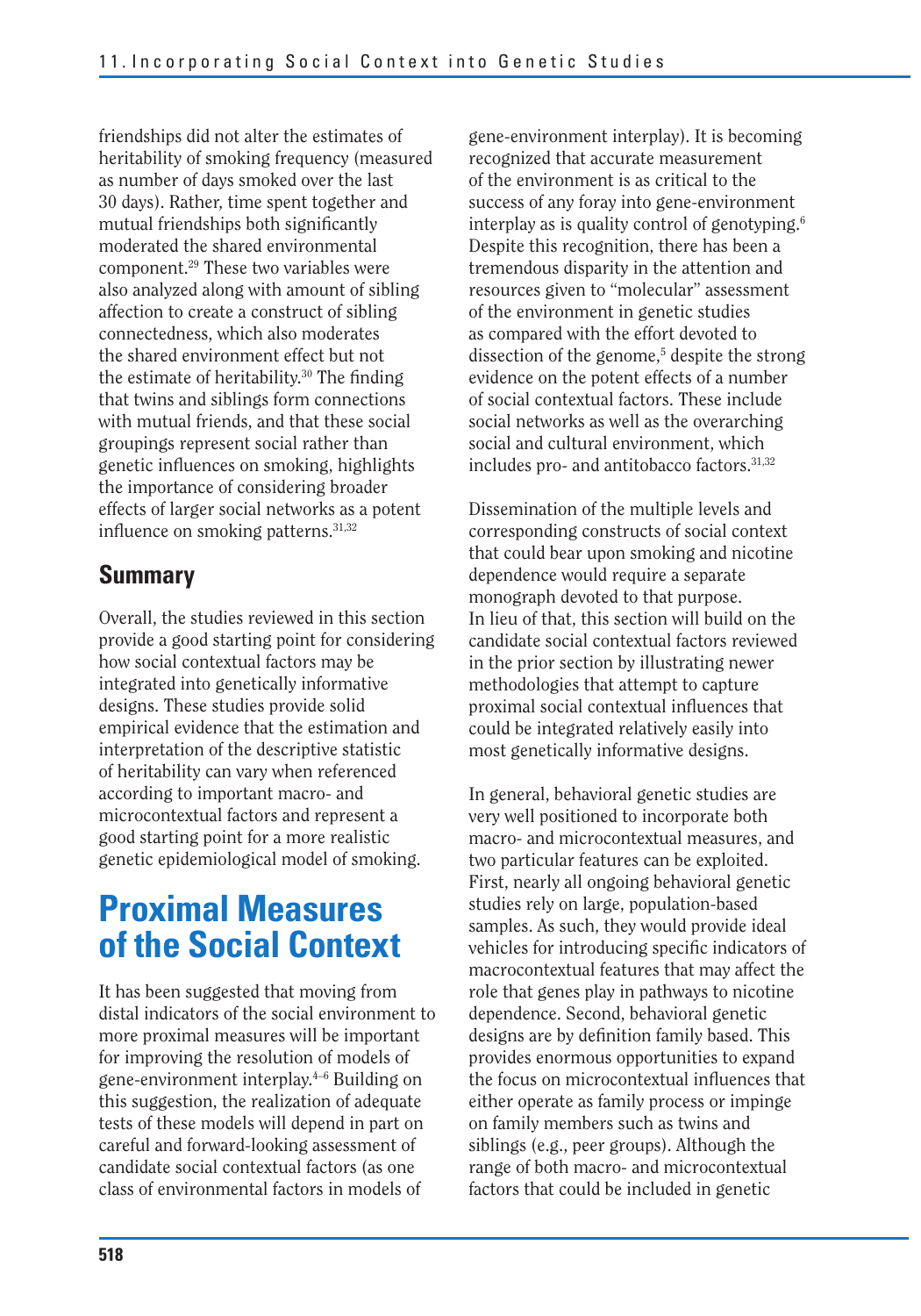studies is wide-reaching, the focus here is on *illustrative examples* using specific constructs that have been linked with smoking, can be folded with relative ease into ongoing genetically informative designs, and, perhaps most important, can be pursued with measurement strategies that attempt to move from the distal to the more proximal level.

### **Socioeconomic Status: Moving from Distal to Proximal Influence**

The few behavioral genetic studies of smoking or substance use that have attended to macrocontextual factors suggest that more detailed quantification of the social environment is warranted. This section illustrates the potential for genetic studies of smoking by highlighting one (of many) prominent aspects of the social environment with strong relevance for smoking in both adolescents and adults: socioeconomic status (SES). A number of studies provide good examples of links between SES and smoking in a wide range of populations. SES effects on smoking are not limited to adolescent smoking and continue into early adulthood.33 Indeed, the effects of SES have been observed at all stages of smoking—from initiation in adolescence through progression to regular smoking and smoking persistence in adulthood—as linked by continuities between childhood (parental) SES and adult (individual) SES.34,35 In addition, changes in educational attainment in young adulthood alter the trajectories of smoking. For example, although adolescent smoking strongly predicts smoking in adulthood, an improvement in SES (moving to a higher SES level in adulthood as compared to childhood SES) reduces the likelihood of progressing to persistent smoking in adulthood.36 Although SES effects may operate through multiple levels of influence, including linkages with parental smoking and parental behavior, direct links between parental education level and offspring adult

smoking have been found after controlling for these factors.37

It is worth noting that at this point incorporation of SES—even measured as a distal environmental construct—into behavioral genetic designs would be a step forward for the field. The modeling approach that has been used in prior behavioral genetic studies to test for cohort and cultural variations in the etiological architecture of smoking would be well-suited to test for evidence of gene-environment interplay with SES as a measured contextual variable. For example, SES has been shown to moderate the heritability of IQ<sup>38</sup> and cognitive aptitude; $39$  in both cases, shared environmental influences are pronounced in impoverished families but genetic effects predominate in affluent families. Given the wealth of studies linking both childhood and adulthood SES to all stages of smoking, the dearth of behavioral genetic studies that have explored SES as a potential moderator of the etiological architecture could easily be rectified, especially given that there are solid conceptual models that provide a rationale for examining such effects.<sup>6</sup>

#### *Nuanced Approaches to Capture Proximal SES Effects*

Consistent with the theme of this section, there are nuances to the measurement of SES that would be instructive for genetically informative studies. For example, Unger and colleagues<sup>40</sup> have shown that two features of SES—an objective SES index (based on a composite measure of family and neighborhood SES) and available pocket money—are associated with an increased risk of smoking in a sample of 8th-grade adolescents. This study is interesting in that attention was given to both a more proximal indicator in the adolescents (their own available spending money) as well as a specific effect of neighborhood SES (as determined by matching zip codes to U.S. Census data). Both of these steps reflect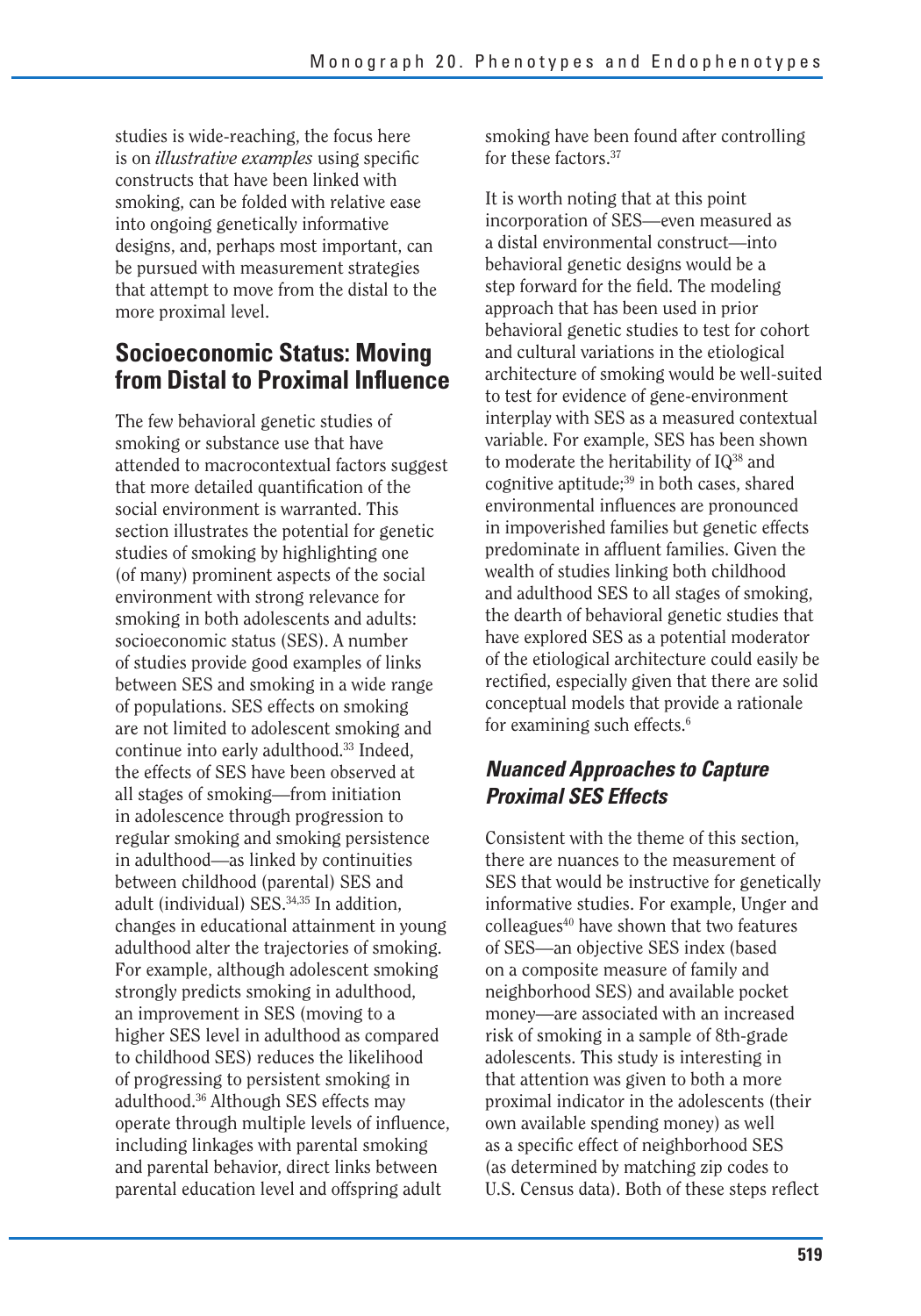progress in moving toward more proximal indicators of the macroenvironment in that there are multiple levels of proximal influence that operate at both the individual level and the neighborhood or area level (again, see chapter 3 for a similar perspective on measurement of phenotypes). Diez Roux and colleagues<sup>41</sup> used more detailed information available from census data, including census tracks (subdivisions of a county), as well as smaller components (or blocks), to measure a number of area characteristics. Such measurement of socioeconomic disadvantage was highly predictive of smoking in young adulthood in their study, and as suggested in this paper, individual- and area-level indicators of SES may capture unique aspects of socioeconomic effects. Also, evidence shows that area-defined economic deprivation is predictive of the likelihood of quitting smoking.42 These studies provide important examples of obtaining more precision on macrosocial factors, and clearly a variety of other variables—such as cigarette prices and presence of smoking restrictions—that are geographically linked deserve consideration in future studies.

#### *Proximal Indicators of Area Effects on Smoking*

The studies above highlight the early steps that are being taken to break down the distal factor of SES into a number of components, with the net result being more specific indicators of the macrocontext that may likely alter the mix of genetic and nongenetic influences on smoking during both adolescence and adulthood. The overriding implication for genetic studies of tobacco use and nicotine dependence is that there are not only crucial macrocontextual influences that shape patterns of smoking (and undoubtedly intersect with genetic susceptibility) but also *specifi c methodologies* that permit more precise assessment of these factors at a proximal level. A number of emerging constructs

and measurement techniques could be relevant as predictors of smoking, including a focus on area crime rates,<sup>43</sup> neighborhood disorder,<sup>44</sup> price of cigarettes, and presence of a smoke-free law. One illustrative example is the density of tobacco retail outlets as a specific area risk factor linked with cigarette smoking, especially in youths. A paper by Novak and colleagues<sup>45</sup> illustrates the conceptual basis as well as a highly detailed methodology as applied in the Project on Human Development in Chicago Neighborhoods. In this study, trained raters videotaped, while driving, each side of streets that corresponded to selected census tracks. Codes were developed to identify retail locations licensed to sell tobacco and captured empirically as density of retail outlets. Two findings of the study are especially relevant: (1) retail tobacco outlets were overrepresented in socially and economically disadvantaged neighborhoods (suggesting a more proximal level of risk for smoking via area SES), and (2) youths who resided in the high-density areas were at increased risk for smoking, especially after controlling for confounding variables.

It is unlikely that large-scale behavioral or molecular genetic studies would invest the resources to physically code diverse geographic areas for density of retail tobacco outlets. The advancement in methodologies such as geographic information systems (GISs) provides a cost-effective approach for capturing such specific social contextual factors with relevance for smoking. Croner and colleagues provide an informative and readable description of the methods and utility of GISs, which they describe as computer-based programs "supporting the collection, storage, retrieval and statistical manipulation of spatiallyreferenced observations and events."46(p1961) Fundamentally, any study that collects street address data on participants has the capacity to extract information from sources such as census data (as discussed above in studies of area effects on smoking), as well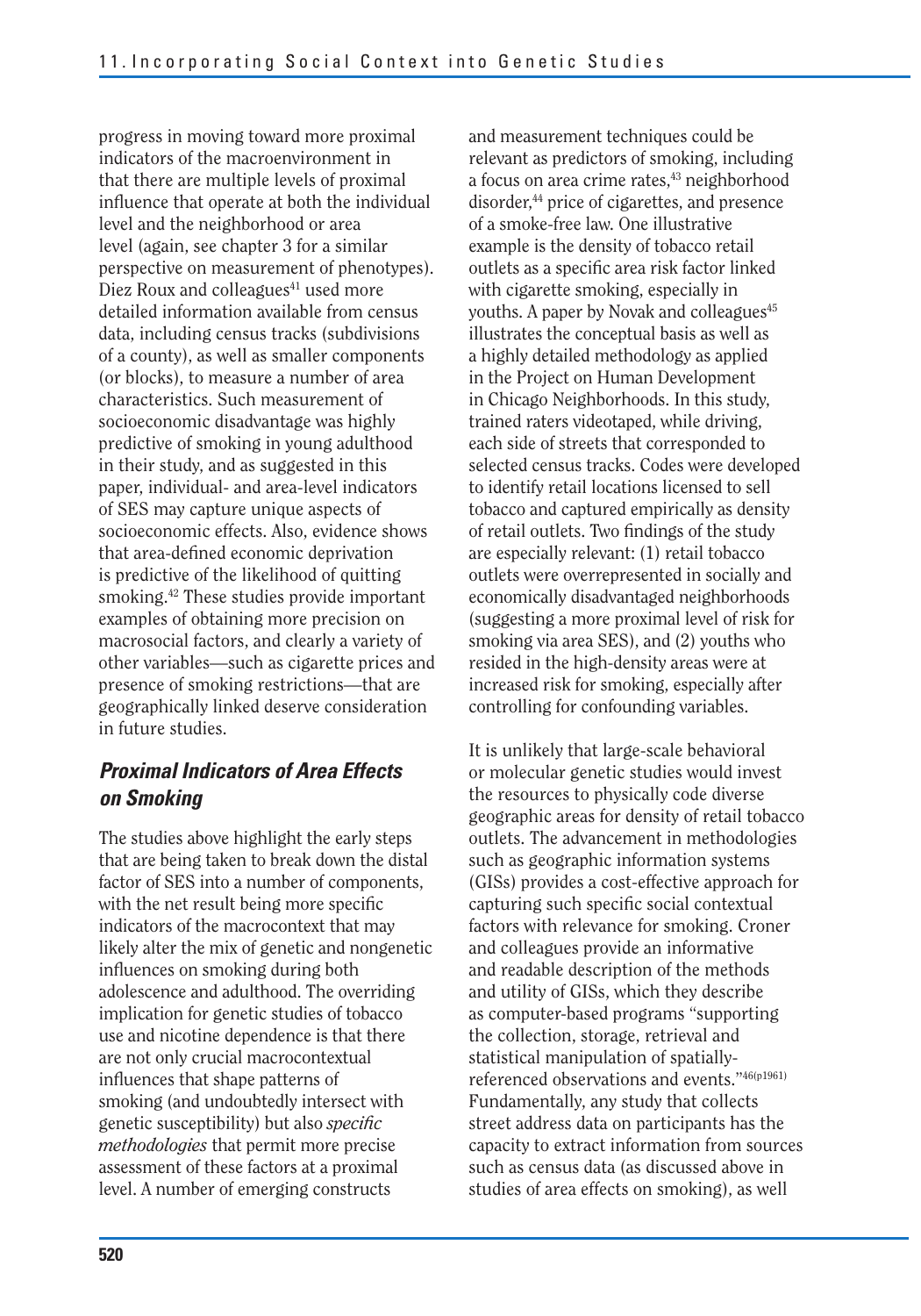as geocode or address match to spatial data (i.e., map coordinates), and utilize any number of indicators for features of interest from relevant databases.

To demonstrate the utility of this approach, this chapter briefly describes portions of ongoing work at the Brown University Transdisciplinary Tobacco Use Research Center (Brown TTURC) as applied to the third (adolescent) generation of its three-generation family study of nicotine dependence. The study was successful in using GISs to match density of tobacco retail outlets that correspond to the locations of participants. The geocoding process required three types of files: TIGER/Line, census block groups, and address tables. *TIGER/Line* is the term given to files containing the layout of U.S. streets, and *census block groups* is the term given to the files containing the layout of the U.S. Census block groups, which, at the time of these analyses, were the smallest geographic unit of measurement of the U.S. Census. Lastly, tables containing physical addresses of participants and cigarette retailers were needed that contained U.S. street addresses and zip codes. The addresses of cigarette retailers for Rhode Island and Massachusetts (the two primary states of residence for participating families) were obtained electronically from the Rhode Island Division of Taxation and the Massachusetts Disclosure Office. Figures 11.1 and 11.2 present the located cigarette vendors within each state as spatial points on a map of the state.

A number of variables can be generated from these data, including counts of cigarette vendors per census block group per state and the density of cigarette vendors within specified distances of each participant. For example, one measure can be created to index if there is any outlet in the given area, and another can be based on the proportion of block faces with a given outlet. Physical distance and traveling time to the closest



and the second-closest tobacco and alcohol stores can also be calculated by using network analysis in GISs.

#### *Implications for Incorporating Proximal Indicators of the Macroenvironment in Genetically Informative Studies*

Four basic points can be extracted from these examples of methods that can be used to move to a more precise and "molecular" level of understanding the macrocontext within genetically informative studies. First, genetic and family-based studies provide an excellent platform for applying relatively new methodologies such as GISs, as well as many other approaches now used to generate sophisticated indices of macrocontextual influences with empirically demonstrated relevance for smoking. Second, integrating these approaches into genetically informative designs will be most effectively accomplished via a transdisciplinary framework,<sup>1</sup> which facilitates collaboration across a number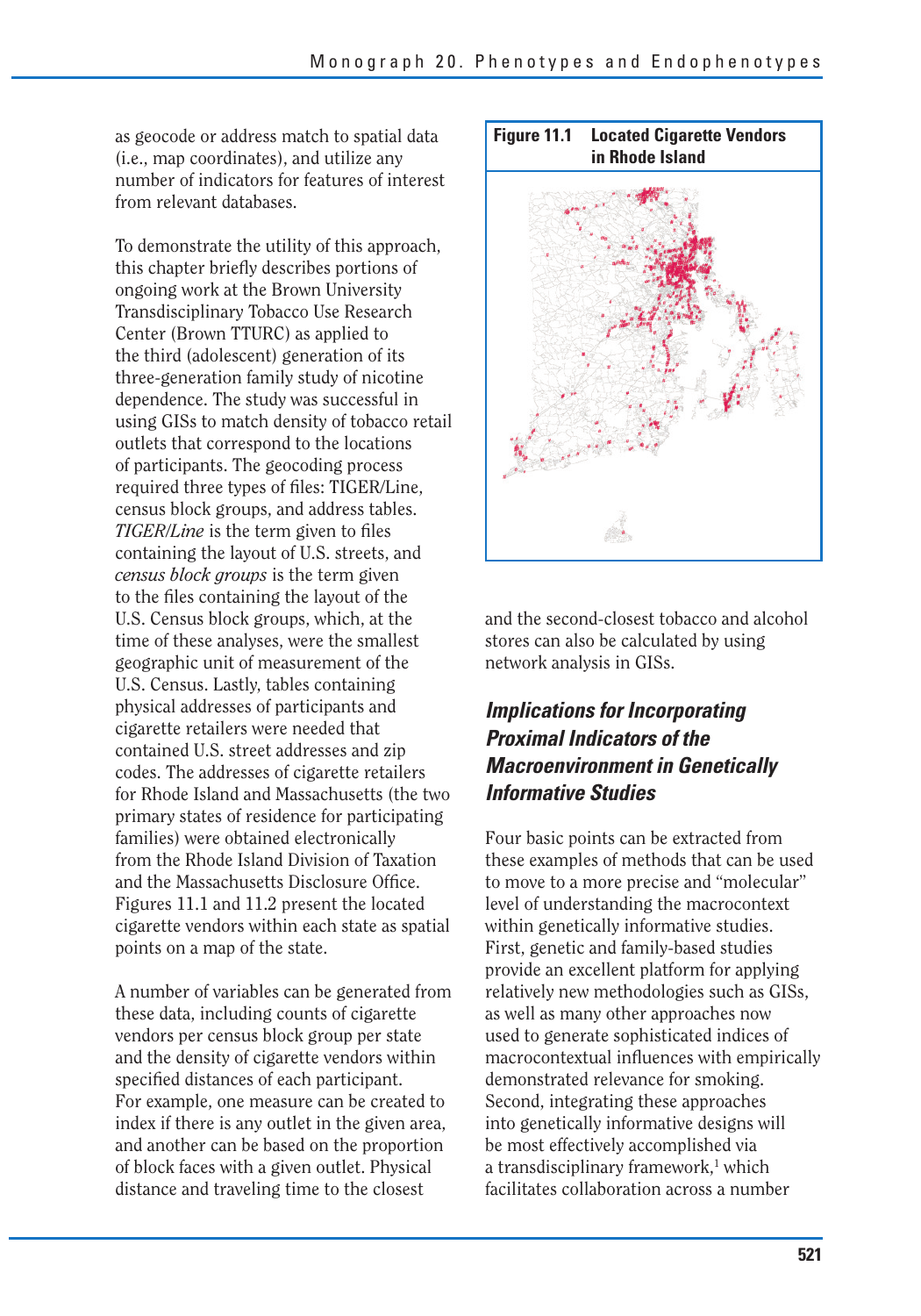

of disciplines. Third, these proximal constructs that can emerge from methods such as GISs can be as easily integrated into quantitative genetic models as any distal measure, such as SES as traditionally represented, and would provide needed data on the extent to which expression of genetic liability to multiple indices of smoking (initiation, persistence, dependence) is modified by macrocontextual factors. Finally, proximal indicators of the macrocontext could also serve as putative environmental components in a variety of models of gene-environment interplay (e.g., gene-environment interaction and correlation)<sup>5,6</sup> when combined with measurement of candidate gene markers with relevance to nicotine dependence.

#### **Quantifying the Microsocial Context: Moving Toward Proximal Measures of Interpersonal Influences on Smoking**

As was the case for the macrocontext, a multitude of microcontextual factors could impinge on likelihood of smoking across developmental stages. Building upon

the behavioral genetic studies reviewed earlier that incorporated interpersonal influences into estimates of the etiological architecture of smoking, this section focuses on methods that attempt to yield more proximal indicators of potential underlying social processes. This focus not only reflects an important theme in the behavioral genetics of smoking, but also provides a logical extension of genetically informative designs, given the inherent attention to dyadic relationships (e.g., twins and siblings; parents and offspring).

#### *Interpersonal Relationships as a Context for Smoking*

Independently of the behavioral genetic literature, tremendous attention has been given to interpersonal relationships as social contexts for the development of multiple forms of substance use.<sup>47</sup> including smoking.10,48,49 Indeed, some perspectives emphasize the critical importance of social networks as an influence on smoking,<sup>32</sup> which have been conceptualized as being comparable to an "infectious disease" model<sup>50</sup> or "social contagion."29 Particular focus has been placed on three types of relationships as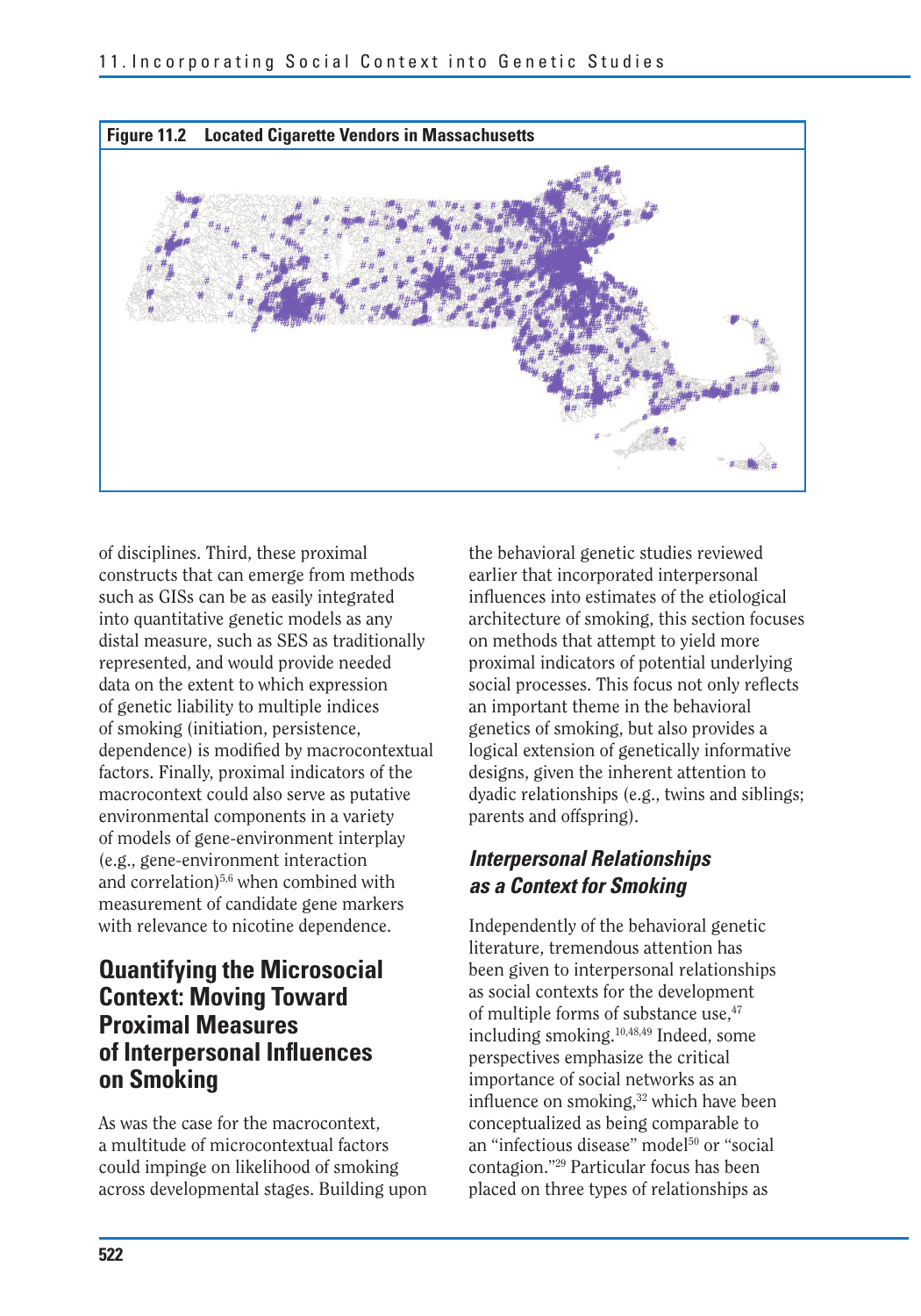the most salient for smoking: parents, peers, and siblings. There is a long history of studying parental smoking as a predictor of offspring smoking.51 A number of studies have provided further evidence of linkages between parental smoking and a number of smoking outcomes in adolescence and adulthood. Parental smoking increases the likelihood of experimentation in childhood and adolescence<sup>52</sup> and regular smoking in early adulthood;<sup>53</sup> smoking parents who provide a smoke-free home for their children may confer particular protection against smoking initiation.54 Adolescent offspring of mothers who smoke regularly and/or are nicotine dependent are more likely to initiate smoking and to progress to nicotine dependence.55 Parental smoking, including paternal smoking, also predicts an earlier age of onset of tobacco use.56 A number of studies also suggest that parental smoking cessation is associated with a decreased risk of smoking in adolescent offspring.57–60 These studies all go to the broader point that social networks (and the resultant proximal effects of social influence) may have a profound effect on patterns of smoking.<sup>31,32</sup>

A similarly large historical literature exists for peer influences on adolescent cigarette smoking, whereas less attention has been given to siblings. Reviews by Hoffman and colleagues and Kobus describe multiple theories of peer influences and provide a comprehensive longitudinal model.49,61 Hoffman and colleagues<sup>61</sup> provide a good discussion on the core concepts of peer influence (as a putative causative factor) and peer selection as they pertain to smoking.<sup>62</sup> The impact of sibling smoking has begun to receive more attention, especially given the strength of the association between siblings, $29,51$  and the overviews of the models of sibling influence provided by Slomkowski and colleagues.30 Subsequent studies have confirmed the strong predictive value of friend and sibling influences on adolescent smoking.63–65

#### *Proximal Indicators of Interpersonal Infl uence*

The extensive data on interpersonal relationships as a social context for the development of smoking suggests that incorporation of social processes into genetic models would be profitable and perhaps necessary and is consonant with an emphasis in the literature on the effects of social networks and influences on smoking.31,32 As stated earlier, the behavioral genetic literature consistently points to shared environmental effects on smoking in adolescence; one source of influence could be joint social relationships and direct influence of smoking behavior within intimate relationships. As reviewed earlier, some progress has been made in behavioral genetic studies suggesting that, as a structural variable, both having friends who smoke and having a parent who smokes moderate the shared environmental effect on adolescent smoking. Furthermore, prior studies<sup>29,30</sup> that focused on specific dimensions of the sibling relationship as moderators of shared environment have inched toward more specific indicators of social process. However, little attention has been paid to translating the typically measured distal factors of having a relationship with someone who smokes into more proximal measures of social influence that can be studied within the gene-environment interplay framework. This section illustrates an approach for incorporating proximal indicators of interpersonal influence into genetically informative designs. Although the focus here is on interpersonal dynamics, the broader point is the need to appropriately consider and measure a host of powerful social contextual factors into genetic studies, including influences such as exposure to cigarette advertising and smoking in movies,<sup>66</sup> which may operate via social networks such as peers.<sup>67</sup>

Two rationales based on the empirical work available support the relevance for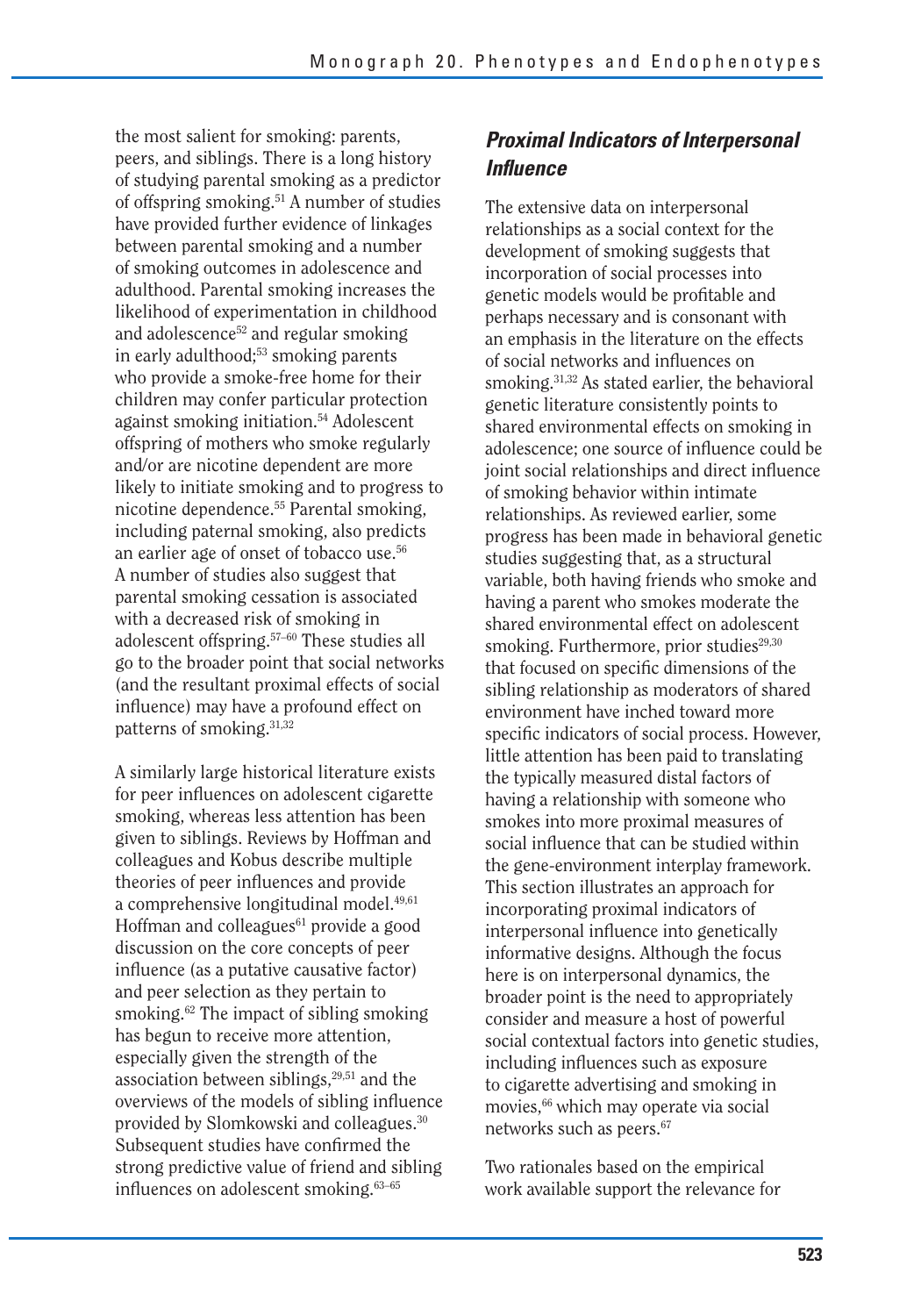genetic models of nicotine dependence. First, the consistent isolation of sources of shared environment in studies of adolescent smoking, some of which may be embedded in interpersonal dynamics,<sup>26</sup> could identify candidate "environmental" factors to study jointly with both latent genetic indicators as well as candidate gene markers for propensity for nicotine dependence within the geneenvironment interaction framework.<sup>4,5</sup> Second, given evidence that components of family and peer relationships may reflect genetic as well as social influences, $68$  it would be informative to explore the possibility of gene-environment correlation as one source of the net genetic effect on smoking and nicotine dependence. In addition to filling in the black box of heritability, such work could contribute to identifying multiple sources of genetic influence on smoking. For example, Agrawal and colleagues<sup>53</sup> suggest that correction for a host of risk factors, including parental smoking and features of the parentchild relationship and home environment, yields a reduction in the overall heritability of regular smoking in young adulthood that nonetheless remains significant. They draw two important conclusions from these results: (1) the reduction in heritability may signal that part of the overall parental effect reflects genetic effects, and (2) the residual heritability of young adult regular smoking may represent more "phenotype-specific" genetic effects.

#### *Proximal Indicators of Social Influence: Methods for Studying Real-Time Interaction*

The most traction will be made in developing gene-environment models focusing on social context relationships by using specialized methodologies capable of capturing more proximal indicators of interpersonal processes that are linked with risk for smoking and progression of smoking.<sup>47</sup> A number of processes could be studied. For example, selected parental behaviors

could be measured and inserted into behavioral and molecular genetic studies, including parental beliefs and behaviors pertaining to smoking,<sup>69</sup> parenting style and smoking-specific parenting practices,<sup>70</sup> and antismoking socialization.71 Another example with respect to peers would be social network analysis, which, as described by Hoffman and colleagues,<sup>61</sup> can be used in longitudinal studies to tease apart peer influence and peer selection. Other interesting methods include using speech samples to extract relationship narratives as an indicator of mother-child family process $72$ and sibling-expressed emotion.73

Similar to the strategy of focusing in some detail on GIS methods in the prior section, this section will provide an illustrative example that has been used especially in studies of both peers and siblings: the use of microsocial coding of real-time social interaction as captured by using semistructured, videotaped paradigms. One paradigm that elicits and records relationship dynamics is to observe microsocial interaction as it unfolds in real time.74 Typically, semistructured discussion tasks are constructed and videotaped without an observer present. Dishion and colleagues have pioneered this work with particular reference to microsocial processes that convey risk for antisocial behavior and substance use,<sup>75,76</sup> and similar work has been done with siblings.77

#### *Real-Time Social Interaction in a Genetically Informative Design*

Two features of this methodology warrant expansion in terms of immediate relevance to the etiological architecture of smoking as it changes from adolescence to adulthood. First, the genetically informative Nonshared Environment in Adolescent Development (NEAD) Project, which uses monozygotic and dizygotic twins along with full, half, and unrelated sibling pairs, has provided a wealth of data on the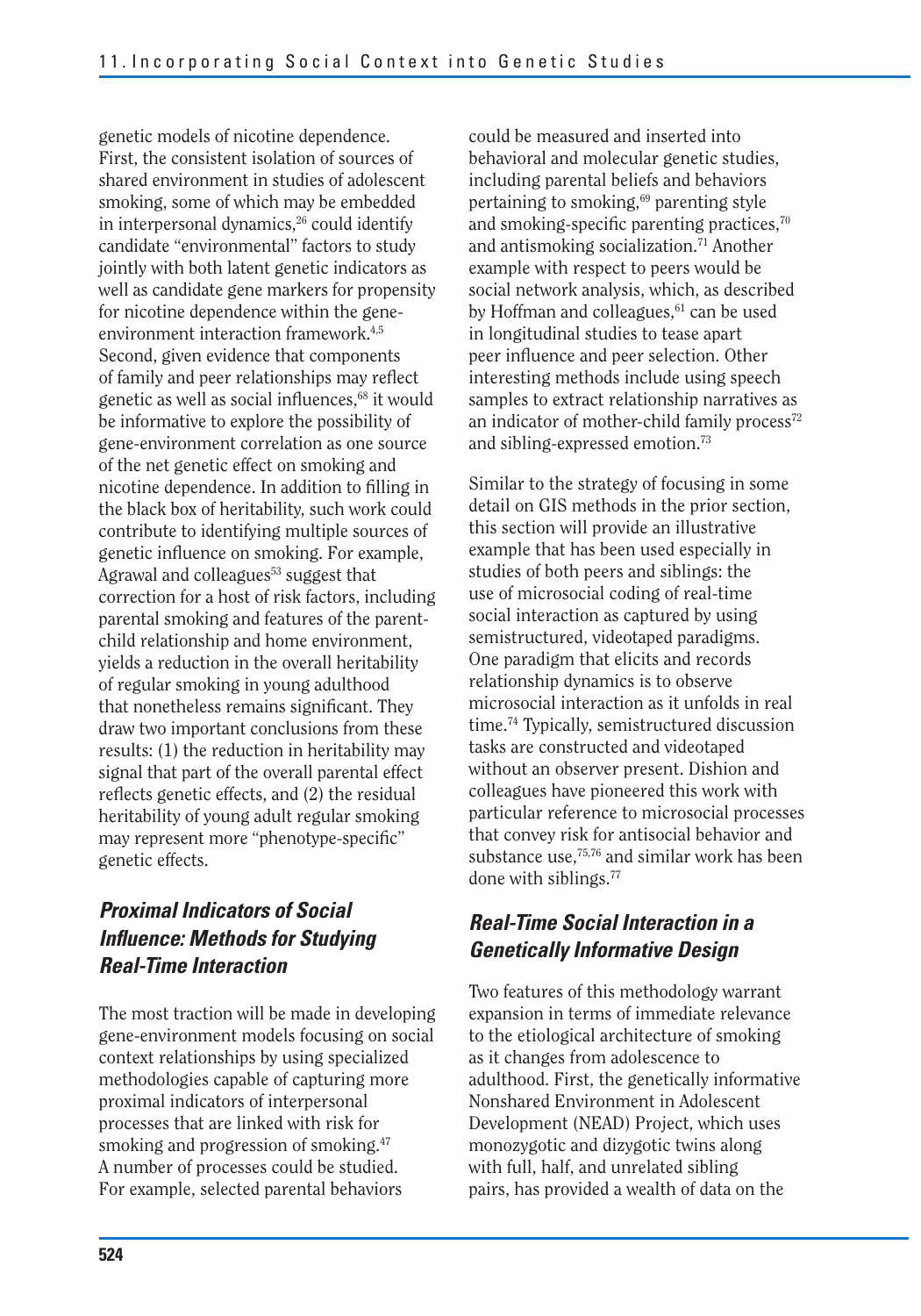genetic and environmental determinants of sibling behavior in adolescence via the combined use of videotaped interaction and multirater reports.<sup>78</sup> A key finding is that a number of indices of sibling relationship dynamics are shaped by shared environmental, rather than genetic, factors as determined by biometrical model fitting. Given the accumulating evidence, reviewed earlier, that shared environmental factors influence adolescent smoking and that sibling interaction may moderate, in part, the shared environmental effect, the elucidation of specific interpersonal processes derived from microsocial data would provide a strong candidate for this form of proximal environmental influence on smoking. As discussed in the examples for macrocontextual factors, such empirically validated indicators of environmental influence would serve well in gene-environment interaction models of adolescent smoking that are optimally tested by using proximal measured environmental pathogens.4,5

A second theme from the NEAD Project is that shared environmental influences provide the most robust linkage across different types of relationships, including covariation between mother-adolescent and sibling relationships as well as longitudinal associations between adolescent antisocial behavior and young adult relationships with romantic partners.<sup>78</sup> These findings are included for consideration as part of the thesis that the interpersonal dynamics that may underlie both peer and sibling influences on smoking in adolescence may represent enduring relationship styles that carry into adulthood and into other relationships, including relationships with romantic partners. These patterns may be especially relevant given the notable evidence for assortative mating for a number of stages of cigarette smoking that include regular smoking and nicotine dependence.<sup> $79,80$ </sup> Although assortative mating may primarily reflect selection rather then interpersonal

influence per se, it is worth considering the possibility that the continual construction of intimate relationships may be influential in maintaining lifestyle choices across developmental periods that promote harmful behaviors.<sup>81</sup> It is worth reiterating at this point that current contact between adult twins is associated with twin resemblance of nicotine dependence.23 The proposed utility of microcontextual measures of proximal, interpersonal influences may not only be useful as a piece of the etiological architecture of adolescent smoking but also could be expanded to include adult relationships as a putative source of environmental reinforcement for smoking; this could, in principle, interact with emerging genetic propensity for nicotine dependence. The application of these methods would provide the most sensitive tests for the role of interpersonal influences in models of nicotine dependence that posit the possibility of gene-environment interplay.

### **Ecological Momentary Assessment**

A final, newer methodology available to the smoking field is ecological momentary assessment (EMA). Indeed, the rationale for EMA is now well recognized in the smoking literature and has been well explicated.<sup>82,83</sup> The "ecological" aspect refers to the use of technologies—for example, personal digital assistants (PDAs) and cellular phones—that allow respondents to report their behaviors in real time and in real-life settings. The corresponding "momentary assessment" of the methodology is the emphasis on acquiring instantaneous selfreports to minimize the recall bias and memory distortion typically introduced by more retrospective accounts.

#### *EMA Studies of Smoking*

A number of published studies have used EMA to assess smoking behavior in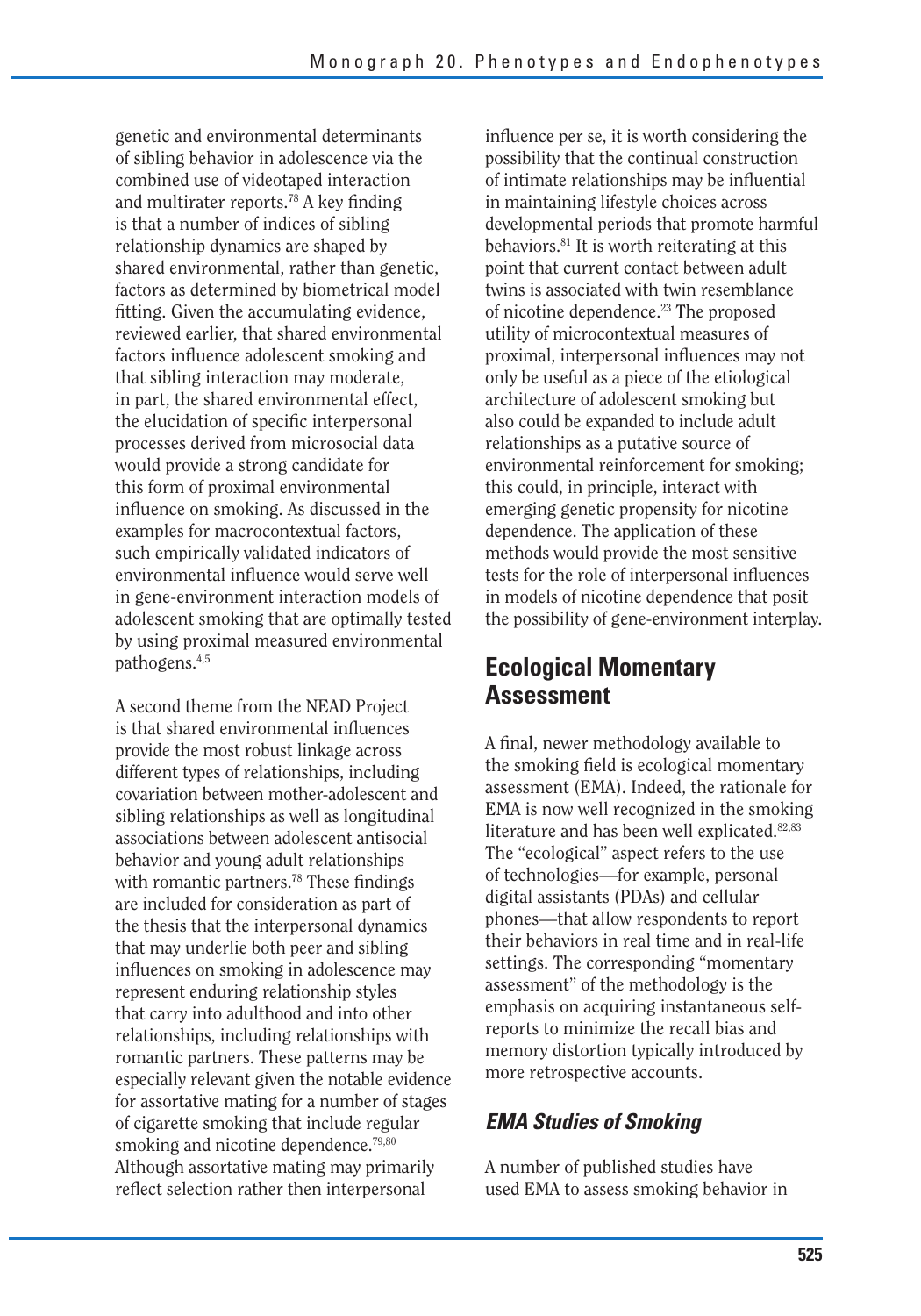adolescents and adults. EMA has been used to examine differential smoking patterns in adult heavy smokers and chippers.84 Some of these studies have assessed antecedents of cigarette smoking in adults, especially a variety of affective states,<sup>85,86</sup> as well as prospective indicators of smoking lapses, 87-89 which have implications for knowledge about the smoking relapse process.90 EMA methods have been used successfully with adolescents as well; these methods have shown links between tobacco use and both high levels of anxiety<sup>91</sup> and symptoms of attention deficit hyperactivity disorder.<sup>92</sup>

The interest here in bringing attention to the EMA methodology is twofold: it holds great promise for merging the microcontext, such as interpersonal interactions, with internal states and cognitions, and it permits a simultaneous level of measurement of macrocontextual features. The essence of the approach is being able to repeatedly prompt participants in "real-time" and "real-life" contexts with questions concerning how they are feeling, what they are doing, who they are with, and where they are. For example, Shapiro and colleagues $93$  reported that adult smoking was associated with particular activities and locations such as work breaks, being in a car, and outdoors, reflecting the increasing restrictions on where smoking can take place. Chandra and colleagues<sup>94</sup> have found that environmental restrictions seem to affect the smoking patterns of some individuals more than others.

The interesting studies reviewed above begin to highlight the potential for using EMA to assess, in an integrated and ecologically sensitive manner, actual smoking behaviors along with concurrent information on affective and cognitive states, interpersonal contexts, and broader macrocontexts (and although not reviewed here, it is also possible to record physiological data as well by using ambulatory recording methods) within genetically informative samples. The intensive, repeated intervals that can be

used during the day and across days permits a complex stream of potential antecedents, correlates, and consequences of smoking which, when crossed with a genetically informative design, will yield a potentially overwhelming overlay of proximal variables at multiple levels of analysis. Sophisticated data analytic tools have been (and continue to be) developed to work with such "intensive longitudinal data."95

#### *Illustration of EMA in a Family-Based Design*

To demonstrate the feasibility of collecting EMA data in a family-based design, this section contains a brief overview of methods and some illustrative data derived from the ongoing Sibling Partners Study. This study focused on 60 adolescent sibling pairs drawn from the New England Family Study who have participated in the three-generation family study of nicotine dependence by the Brown TTURC. The sibling pairs were recorded in real time, using programmed PDAs, with a variable interval between their prompts to minimize subject reactivity while permitting logical overlap in the chronology of their responses. They were prompted on a variable schedule every 30 to 45 minutes, starting with the time they typically woke and ending with the time they typically went to sleep (these times were determined for each projected day of recording during an intake interview conducted the night before data collection began). Participants were also allowed to indicate times during the day when they structurally could not respond to the prompts (e.g., sports practice) and were also instructed not to respond to the PDA if that behavior could be harmful (e.g., while driving). Because this was a family-based design with participants from multiple states, data were recorded during school hours. Participants were asked to provide daily responses to the PDA for six consecutive days; the same protocol was used both 6 months and 12 months after the baseline assessment.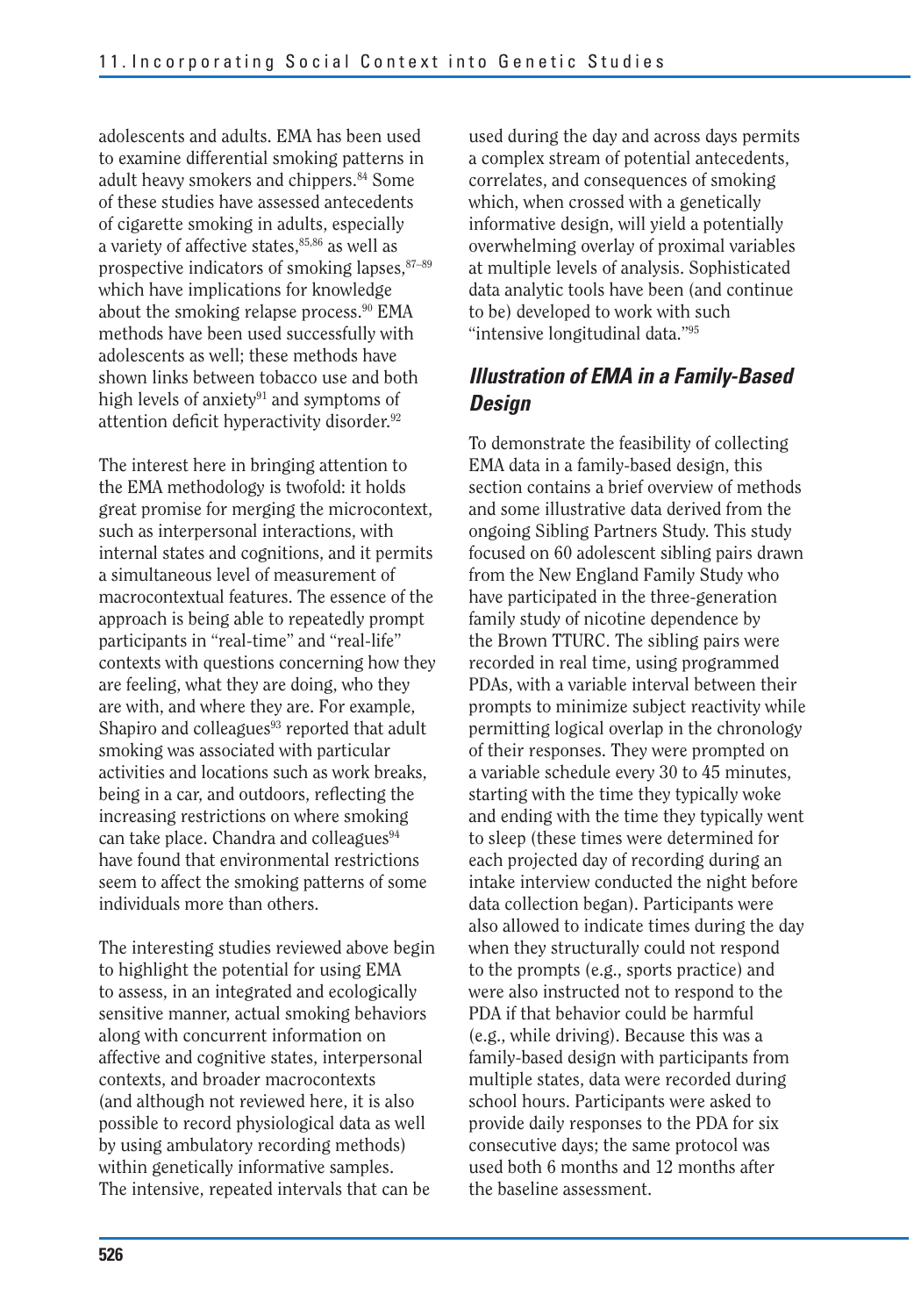This study illustrates a few aspects of the methodology that may be useful for future genetically informative designs (such as twin studies). First, the compliance rate (at each wave and across waves) was excellent. Nearly all subjects responded to over 80% of the PDA prompts (producing on average more than 100 data points across the six days of recording at each wave). Second, table 11.1 provides examples of some of the PDA diary items along with response choices to demonstrate how social context, mood, interpersonal dynamics, and smoking behaviors can be assessed (it takes approximately 60 seconds for a participant to respond to all 47 prompts).

Third, preliminary descriptive data are presented to show how smoking behavior, recorded every 30 to 45 minutes, varies according to two levels of social context as represented by two diary items: "Location" (Where Am I Now?) and "Whom" (Right Now, I Am With). Graphs (see figure 11.3) show the percentage of diary responses to each "Cigarettes" prompt (Since Last Beep # of Cigarettes Smoked) aggregated over the six-day recording period across all individuals; note that these data are presented descriptively, without application of the statistical models suitable to these data, to simply show the potential utility of EMA.

For these purposes, the responses were dichotomized, and the figures show the percentage of epochs in which any cigarette smoking was endorsed (as opposed to "none at all") as a function of both "Location" and "Whom." The number of epochs with a positive endorsement of any smoking was higher when with the sibling partner as compared with when alone, with other family members, or with other family members plus the sibling partner. There are also suggestions that "Location" plays a role; for example, smoking percentages with a sibling increase when at a shopping mall but decrease at this location when with other family members (with or without the sibling partner). Again,

these percentages demonstrate how multiple levels of both micro- and macrocontext can be combined using EMA. To illustrate this further, figure 11.4 summarizes the pattern of endorsed smoking epochs over the six-day period for a concordant pair of siblings who are often concordant at real points in time. For each data point represented, information on where they were, whom they were with, their moods, and dynamics of their interactions with each other are included.

#### *Potential Contribution of EMA to Genetically Informative Designs*

In summary, newer methodologies such as EMA offer untapped potential for genetically informative designs from the perspective of exploring gene-environment interplay because of the unique opportunities to gather simultaneous, ecologically valid, proximal indicators of social context. Application to twin studies (and similar genetic designs) would allow a new class of questions to be asked on the degree to which smoking behavior varies as a function of both genetic similarity and social context. Furthermore, EMA methods could be used to examine or validate differential smoking patterns in individuals as a function of both candidate gene markers and proximal indicators of social context. Finally, given the perspective that smoking phenotypes will involve multiple levels (chapter 3), the simultaneous assessment of smoking behavior along with both micro- and macrocontextual information could eventually yield novel phenotypes for genetic studies that are defined, in part, by the context in which they arise.

# **Future Directions**

The findings presented in this chapter have two key implications. First, it is possible that overall population estimates of the heritability of smoking could reflect an aggregation of very different etiological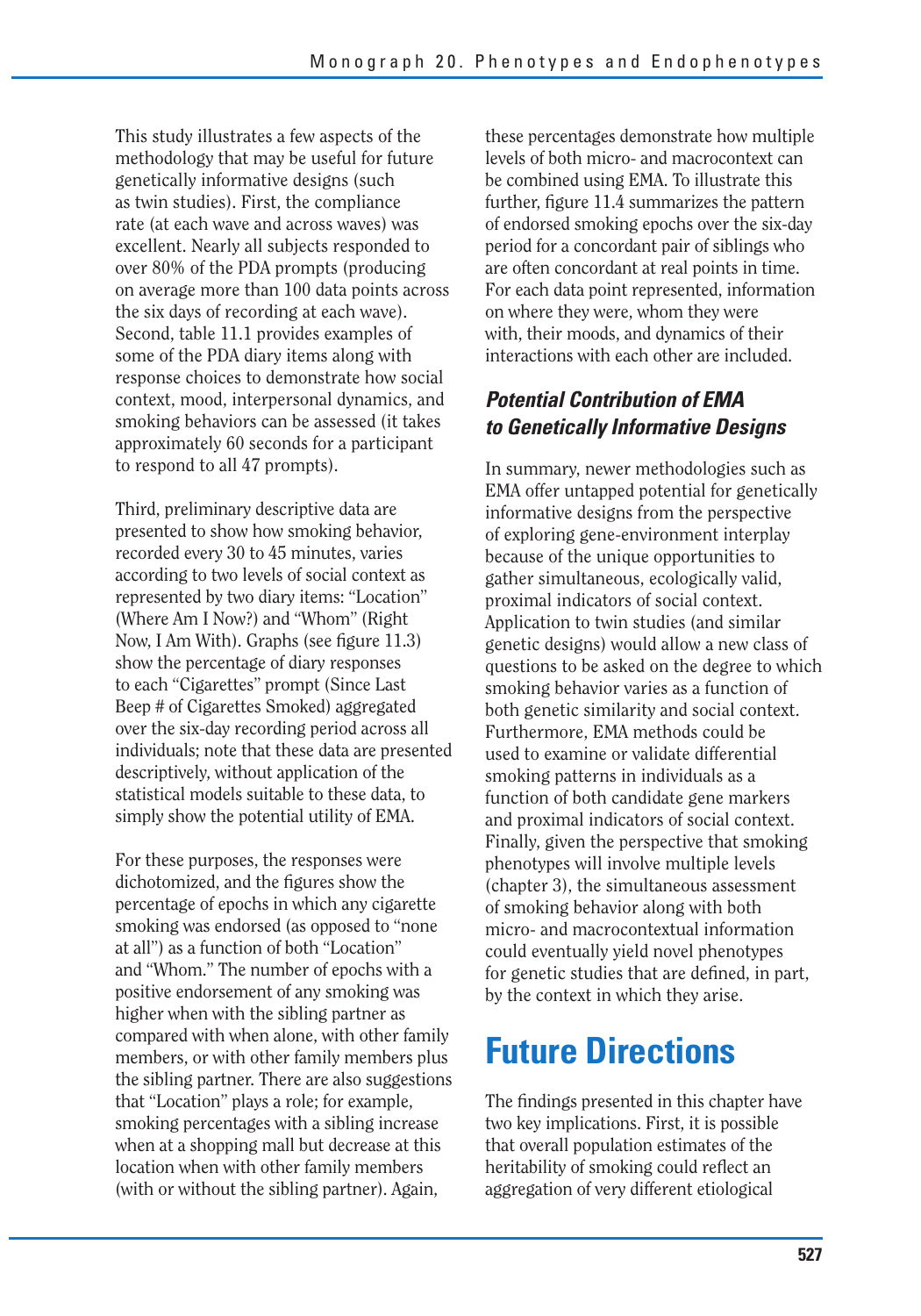| Location        | Where am I now?<br>Home<br>Friend's<br>School or work<br>Store or mall<br>Event<br>Car-bus<br>Outdoors<br>Somewhere else                                     |
|-----------------|--------------------------------------------------------------------------------------------------------------------------------------------------------------|
| Whom            | Right now, I am with:<br>Sib-partner<br>Other family<br><b>Both</b><br>Neither                                                                               |
| Activity 1      | What am I doing now (primary activity)?<br>Getting ready<br>Homework<br>Computer<br>TV or music<br>Hanging out w/ friends<br>More choices                    |
| Activity 2      | What am I doing now (primary activity)?<br>Exercise/sports<br>Errands/chores<br>Hanging out<br>Talking/phone<br>Videos or games<br>Other activity<br>Go back |
| Activity_with 1 | I am doing this:<br>Alone<br>With someone                                                                                                                    |
| Activity_with 2 | Who am I doing this with? (check all)<br>Sib-partner<br>Other siblings<br>Mother<br>Father<br>Other adults<br>Friends/others                                 |
| Activity_with 3 | Who (else) is nearby? (check all)<br>No one<br>Parents<br>Other siblings<br>Friend(s)<br>Other adult(s)                                                      |
| Irritated       | How irritated/angry am I feeling now?<br>Not at all<br>Just a little<br>Pretty much<br>Very much                                                             |
| Relaxed         | How relaxed am I feeling now?<br>Not at all<br>Just a little<br>Pretty much<br>Very much                                                                     |

#### **Table 11.1 Sibling Partners Diary Prompts**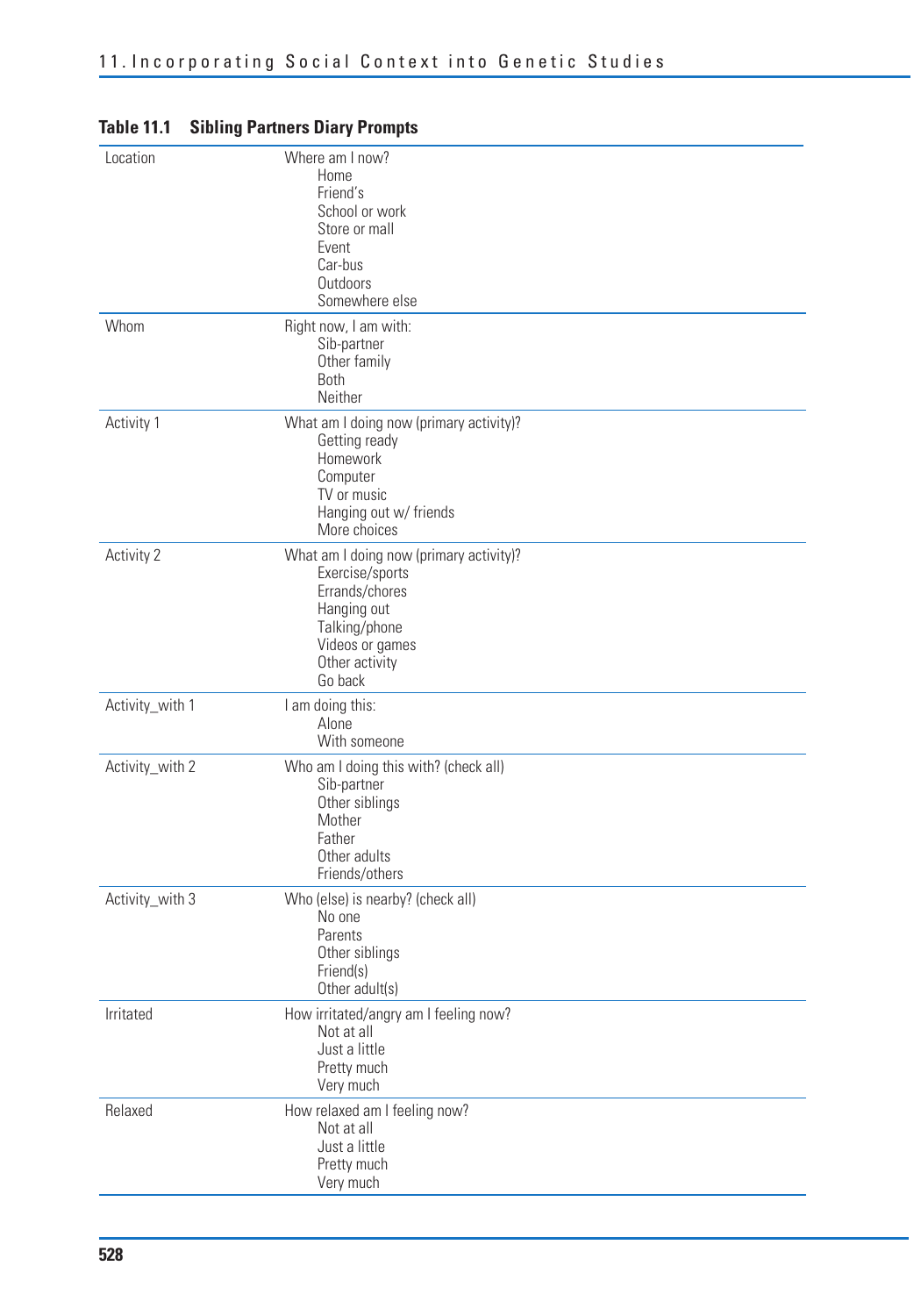| Focused       | How focused am I feeling now?<br>Not at all<br>Just a little<br>Pretty much<br>Very much                                                                         |
|---------------|------------------------------------------------------------------------------------------------------------------------------------------------------------------|
| Worried       | How worried am I feeling now?<br>Not at all<br>Just a little<br>Pretty much<br>Very much                                                                         |
| Sib_with      | Been w/ your sib-partner in the last 45 minutes?<br>Yes<br>N <sub>0</sub>                                                                                        |
| Sib_quality   | Quality of my interaction w/ sib-partner was (check all):<br>Special<br>Pleasant<br>Neutral<br>Uncomfortable<br>Confrontational<br>No interaction in last 45 min |
| Sib_annoyed   | In the last 45 min<br>I'm a bit annoyed at my sib-partner<br>My sib-partner is a bit annoyed at me<br>Both are true<br>Neither is true                           |
| Sib talked    | In the last 45 min my sib-partner & I talked<br>Not at all<br>Just a little<br>Pretty much<br>Very much                                                          |
| Sib_feel_good | While together he/she made me feel good about myself?<br>Not at all<br>Just a little<br>Pretty much<br>Very much                                                 |
| Sib_argued    | While together we argued/fought<br>Not at all<br>Just a little<br>Pretty much<br>Very much                                                                       |
| Sib_mischief  | What we did together might be considered mischievous<br>Not at all<br>Just a little<br>Pretty much<br>Very much                                                  |
| Urge_smoke    | In the last 45 min my urge to smoke:<br>Not at all<br>Just a little<br>Pretty much<br>Very much                                                                  |
| Cigarettes    | Since last beep # of cigarettes smoked:<br>A few puffs<br>1 to 2<br>$3$ to $5$<br>More than 5<br>None at all                                                     |

#### **Table 11.1 Sibling Partners Diary Prompts** *(continued)*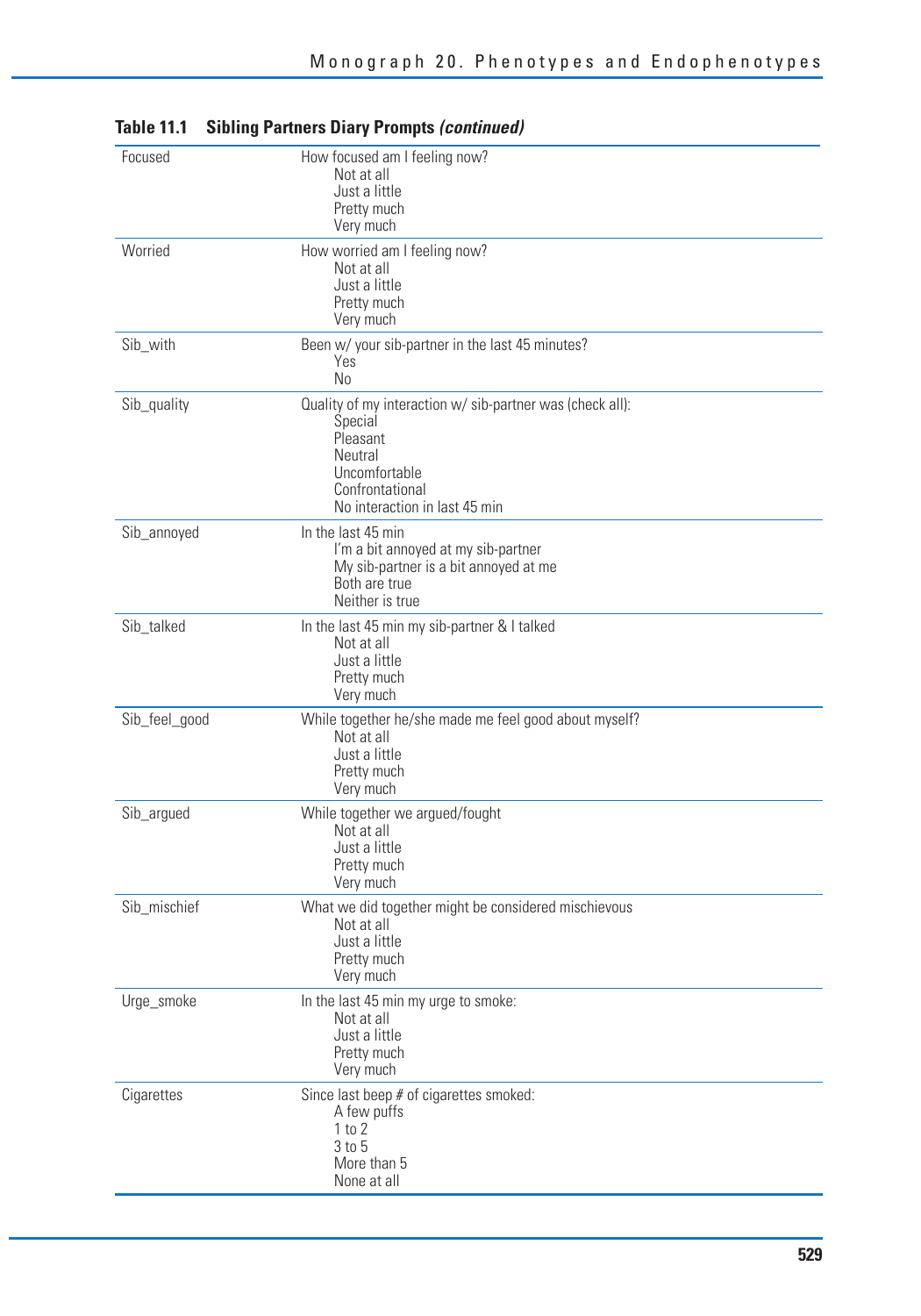

architectures that vary on the basis of measurable social contextual factors. Thus, there may be etiological heterogeneity in the mix of genes and environments that can only be captured by incorporating candidate social contextual measures in genetically informative designs. *Insight into the mechanisms underlying such etiological heterogeneity will not be achieved without considering a broad number of both macroand microsocial factors.* Although this chapter focused on highly selected social contextual factors to illustrate a number of concepts and methods of relevance to genetically informative designs, the analogy can be made that a "whole-environment" scan would carry as much importance as a wholegenome analysis in the eventual construction of satisfactory mechanistic etiological models of nicotine dependence. Second, evaluating sources of etiological heterogeneity may help in understanding the mechanisms by which endophenotypes (chapter 8) become salient for smoking behaviors under specific environmental conditions and not others. That is, crossing advanced measurement of

both endophenotypes and social contexts may illuminate core environmental factors that dwarf individual-level propensities as well as highlight especially prominent endophenotypes that convey risk under particular environmental conditions.

It is reasonable to assume that a multitude of genetic strategies eventually will yield replicable findings supporting multiple genes with direct relevance to nicotine dependence, such as the 2007 report from Bierut and colleagues.<sup>96</sup> It also is reasonable to postulate some direct pathways between candidate genes and propensity to develop nicotine dependence that may be somewhat impervious to the social environment, once exposure to nicotine takes place. However, it is becoming increasingly untenable to ignore social contextual factors without sacrificing a broader and more comprehensive understanding of the etiological architecture of complex phenotypes such as nicotine dependence. Furthermore, taking the perspective that nicotine dependence is an end point of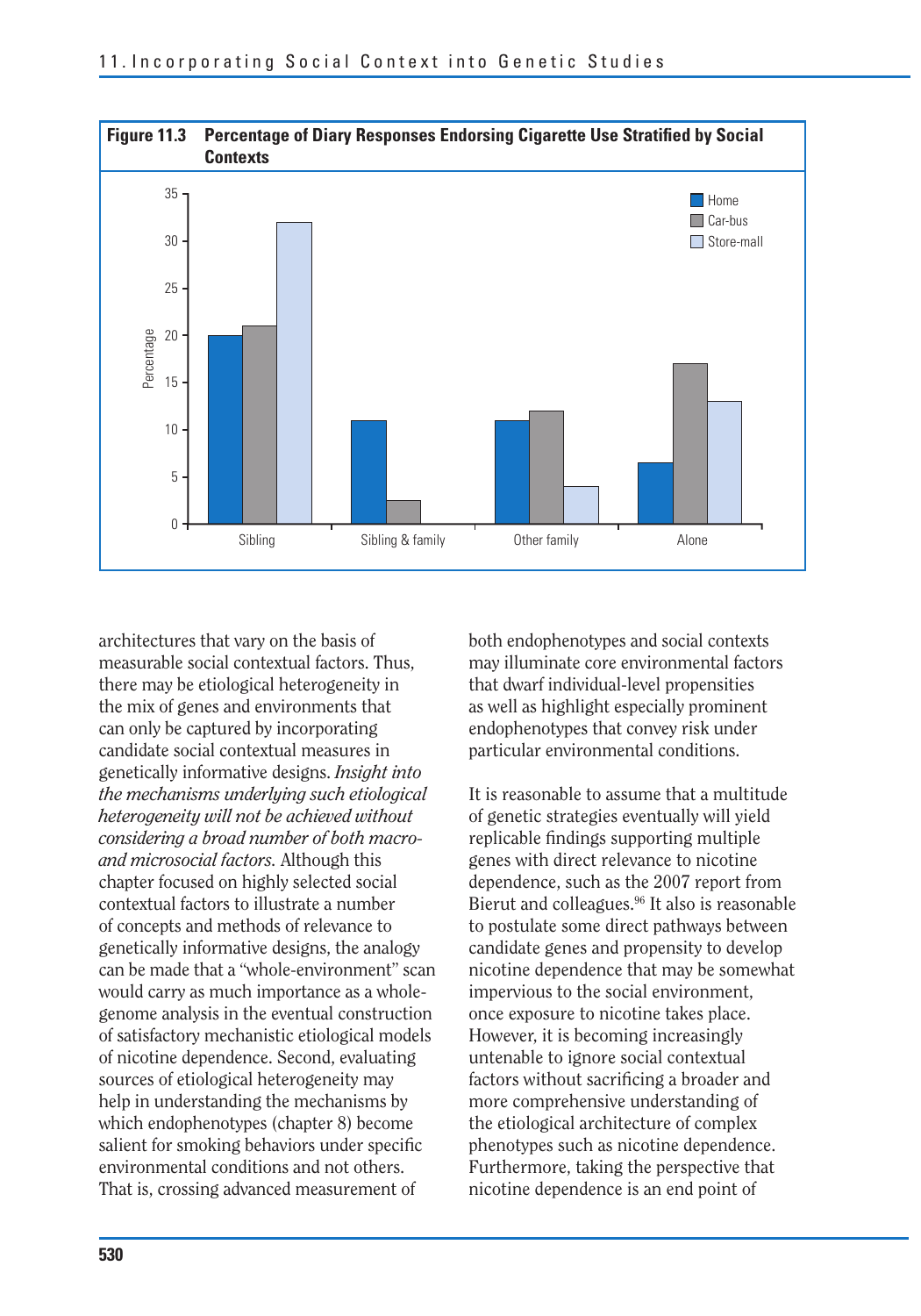

complex behavioral and physiological pathways that stretch across multiple periods of the life course reinforces the notion that empirically supported environmental influences on earlier stages of smoking play, at a minimum, an indirect role in shaping the expression of genetic susceptibility.

If the field is to take seriously the proposition that gene-environment interplay will play a key role in eventually understanding the mechanisms by which genes contribute to smoking behavior and nicotine dependence,<sup>1</sup> a dedicated effort will be needed not only to incorporate environmental measures with more regularity and vigor but also to invest the time, resources, and collaborative expertise necessary to provide the best

available data on the environment.<sup>4,5</sup> It is worth noting here the Genes, Environment and Health Initiative of the National Institutes of Health.<sup>97</sup> which includes a component to develop novel and precise measures of exposure to disease-causing agents in the environment.

### **Summary**

The key yield from behavioral genetic studies of smoking that have included attention to the social context is that they demonstrate how the heritability of complex phenotypes can fluctuate, depending on varying social factors. Genetic pathways to nicotine dependence are not activated if social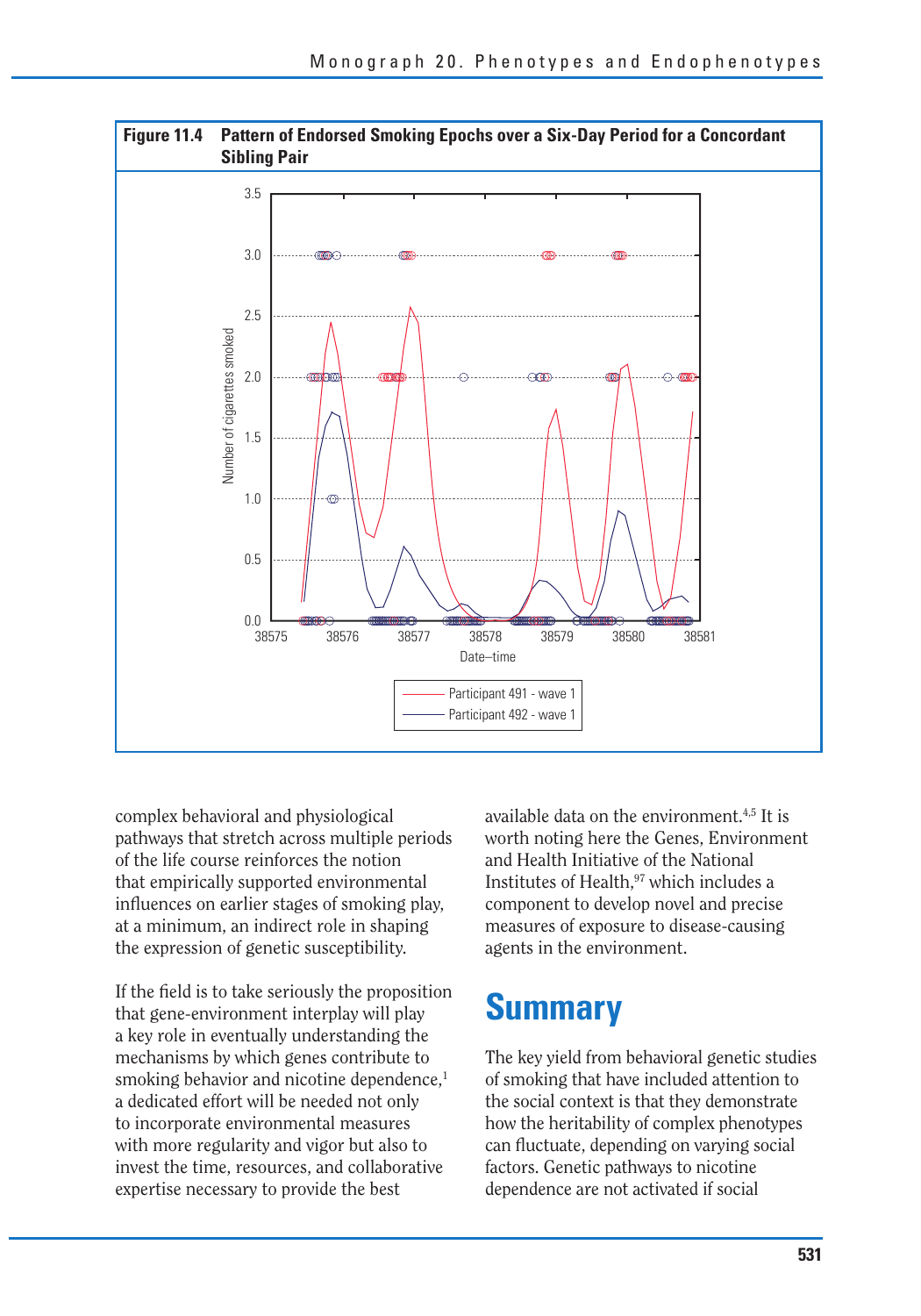conditions dampen the likelihood of smoking initiation (as is the case for females in China) as would be predicted by application of the genetic epidemiological triangle to smoking. Certain socioregional characteristics can either diminish the impact of heritable influences on substance use or make genetic differences across individuals salient (as is the case for adolescents in Finland). Some of the predictive power attributed to genes in quantitative genetic models may be explained away by microsocial influences such as having peers, parents, and siblings who smoke (as is the case for adolescents in the Netherlands). These studies provide empirical evidence that the extent to which genetic differences between individuals affect the likelihood of smoking depends in part on multiple levels of the social context, reinforcing that genetic effects for complex phenotypes are not deterministic, but rather probabilistic, and best defined via reference to the social environments in which they arise.

This chapter has provided a highly selective overview of relatively new methods for assessing "molecular" aspects of social context at both a macro and micro level. These methods were chosen to illustrate approaches that make conceptual sense in typical behavioral genetic or epidemiological designs and that can fold into these designs with relative ease, given both the types of samples studied and the size of such samples. Although there are costs involved in the application of these methods, these need to be weighed against the likelihood of their necessity in building more comprehensive and realistic models of genetic effects on smoking.

# **Conclusions**

1. Social context infl uences on developmental pathways to nicotine dependence reflect gene-environment interplay that comprises the elements of a traditional epidemiological framework

including a host (e.g., smokers and genetic endowment), environmental factors (social network), and an agent (e.g., tobacco).

- 2. Macrocontextual factors such as culture, socioregional variables, and socioeconomic status can modify or even nullify genetic influences on nicotine dependence. For example, a twin study revealed a prevalence rate for smoking of less than 1% in Chinese women, reflecting an inhibitory cultural influence. Family or neighborhood socioeconomic status and density of tobacco sales outlets are examples of specific contextual factors that appear to influence smoking risk among adolescents.
- 3. Microcontextual approaches have revealed factors such as exposure to parental, sibling, and peer smoking that may moderate genetic influence on behavioral smoking measures. The genetically informative Nonshared Environment in Adolescent Development Project, which comprised twins as well as other siblings, indicated that sibling interaction patterns may moderate the shared environmental effects that influence adolescent smoking.
- 4. Studies of smoking behavior using ecological momentary assessment, designed to measure both macroand microcontextual factors, show that smoking behavior varies with both location and companions. Such assessments serve as a possible future model for incorporating integrated social context issues such as actual clinical and public health efforts to reduce tobacco use within etiological architectures.
- 5. Future work incorporating social context within gene-environment studies of smoking behavior and nicotine dependence will benefit from a greater focus on environmental factors, including more-fine-grained and comprehensive assessments of potential environmental influences.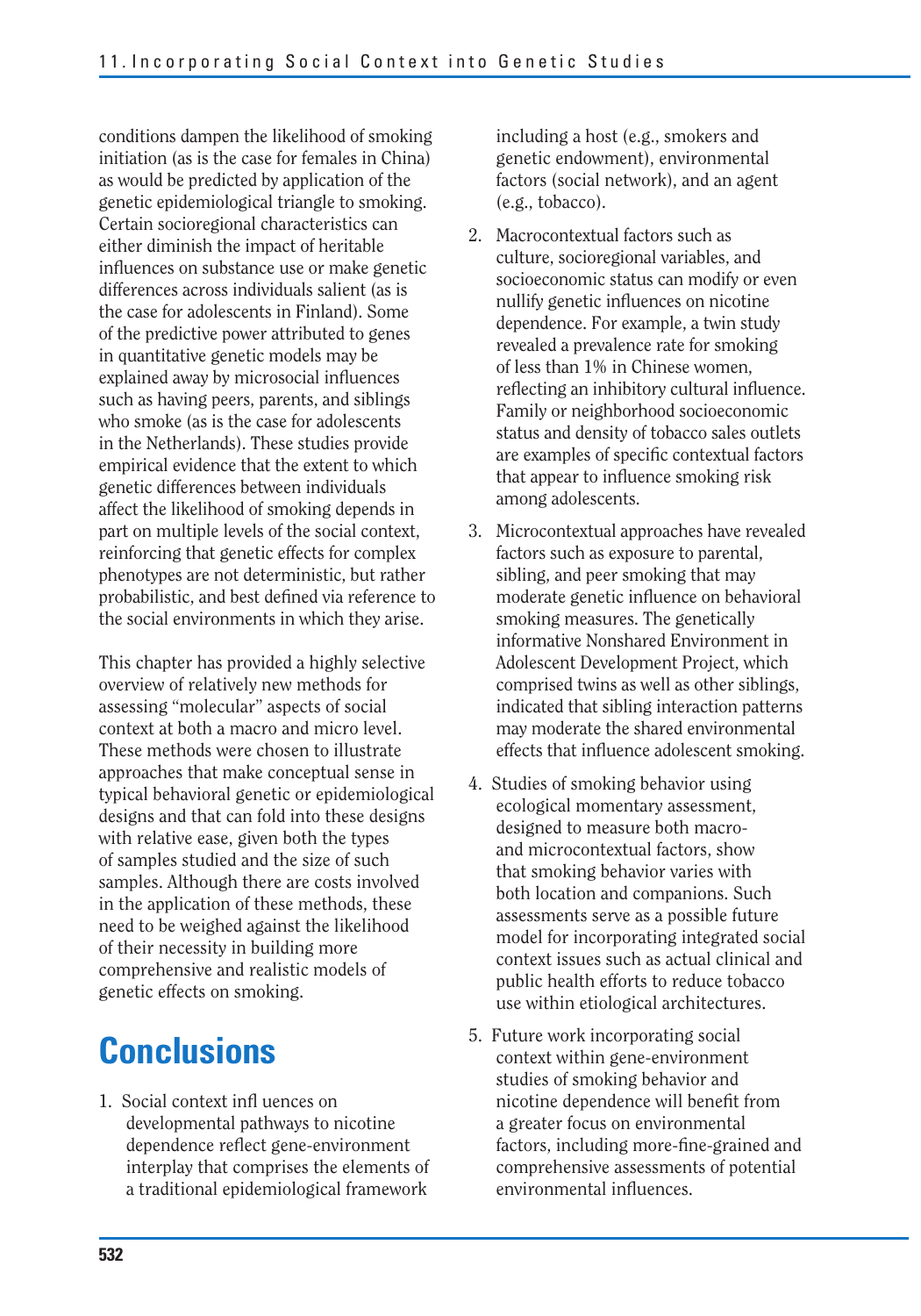### **References**

- 1. Lessov, C. N., G. E. Swan, H. Z. Ring, T. V. Khroyan, and C. Lerman. 2004. Genetics and drug use as a complex phenotype. *Substance Use and Misuse*  39 (10–12): 1515–69.
- 2. Broms, U., K. Silventoinen, P. A. Madden, A. C. Heath, and J. Kaprio. 2006. Genetic architecture of smoking behavior: A study of Finnish adult twins. *Twin Research and Human Genetics* 9 (1): 64–72.
- 3. Rende, R., and I. Waldman. 2006. Behavioral and molecular genetics and developmental psychopathology. In *Developmental Psychopathology*, 2nd ed., ed. D. Cicchetti and D. J. Cohen, 427–64. Hoboken, NJ: Wiley.
- 4. Moffitt, T. E. 2005. The new look of behavioral genetics in developmental psychopathology: Gene-environment interplay in antisocial behaviors. *Psychological Bulletin* 131 (4): 533–54.
- 5. Moffitt, T. E., A. Caspi, and M. Rutter. 2005. Strategy for investigating interactions between measured genes and measured environments. *Archives of General Psychiatry* 62 (5): 473–81.
- 6. Rutter, M., T. E. Moffitt, and A. Caspi. 2006. Gene-environment interplay and psychopathology: Multiple varieties but real effects. *Journal of Child Psychology and Psychiatry* 47 (3–4): 226–61.
- 7. Merikangas, K. R., and S. Avenevoli. 2000. Implications of genetic epidemiology for the prevention of substance use disorders. *Addictive Behaviors* 25 (6): 807–20.
- 8. Eaves, L. J. 1982. The utility of twins. In *Genetic basis of the epilepsies*, ed. Anderson V., W. A. Hauser, J. K. Penry, and C. F. Sing, 249–76. New York: Raven Press.
- 9. Shanahan, M. J., and S. M. Hofer. 2005. Social context in gene-environment interactions: Retrospect and prospect. *Journals of Gerontology Series B: Psychological Sciences and Social Sciences* 60 Spec. No. 1: 65–76.
- 10. Turner, L., R. Mermelstein, and B. Flay. 2004. Individual and contextual influences on adolescent smoking. *Annals of the New York Academy of Sciences* 1021: 175–97.
- 11. Turkheimer, E., B. M. D'Onofrio, H. H. Maes, and L. J. Eaves. 2005. Analysis and interpretation of twin studies including measures of the shared environment. *Child Development* 76 (6): 1217–33.
- 12. Purcell, S., and K. C. Koenen. 2005. Environmental mediation and the twin design. *Behavior Genetics* 35 (4): 491–98.
- 13. Kendler, K. S., S. H. Aggen, C. A. Prescott, K. C. Jacobson, and M. C. Neale. 2004. Level of family dysfunction and genetic influences on smoking in women. *Psychological Medicine* 34 (7): 1263–69.
- 14. Timberlake, D. S., S. H. Rhee, B. C. Haberstick, C. Hopfer, M. Ehringer, J. M. Lessem, A. Smolen, and J. K. Hewitt. 2006. The moderating effects of religiosity on the genetic and environmental determinants of smoking initiation. *Nicotine & Tobacco Research* 8 (1): 123–33.
- 15. O'Connor, R. J., G. A. Giovino, L. T. Kozlowski, S. Shiffman, A. Hyland, J. T. Bernert, R. S. Caraballo, and K. M. Cummings. 2006. Changes in nicotine intake and cigarette use over time in two nationally representative cross-sectional samples of smokers. *American Journal of Epidemiology* 164 (8): 750–5.
- 16. Lessov-Schlaggar, C. N., Z. Pang, G. E. Swan, Q. Guo, S. Wang, W. Cao, J. B. Unger, C. A. Johnson, and L. Lee. 2006. Heritability of cigarette smoking and alcohol use in Chinese male twins: The Qingdao twin registry. *International Journal of Epidemiology* 35 (5): 1278–85.
- 17. Kendler, K. S., L. M. Thornton, and N. L. Pedersen. 2000. Tobacco consumption in Swedish twins reared apart and reared together. *Archives of General Psychiatry*  57 (9): 886–92.
- 18. Heath, A. C., R. Cates, N. G. Martin, J. Meyer, J. K. Hewitt, M. C. Neale, and L. J. Eaves. 1993. Genetic contribution to risk of smoking initiation: Comparisons across birth cohorts and across cultures. *Journal of Substance Abuse* 5 (3): 221–46.
- 19. Madden, P. A., N. L. Pedersen, J. Kaprio, M. J. Koskenvuo, and N. G. Martin. 2004. The epidemiology and genetics of smoking initiation and persistence: Crosscultural comparisons of twin study results. *Twin Research* 7 (1): 82–97.
- 20. Rose, R. J., D. M. Dick, R. J. Viken, and J. Kaprio. 2001. Gene-environment interaction in patterns of adolescent drinking: Regional residency moderates longitudinal influences on alcohol use. *Alcoholism, Clinical and Experimental Research* 25 (5): 637–43.
- 21. Dick, D. M., R. J. Rose, R. J. Viken, J. Kaprio, and M. Koskenvuo. 2001.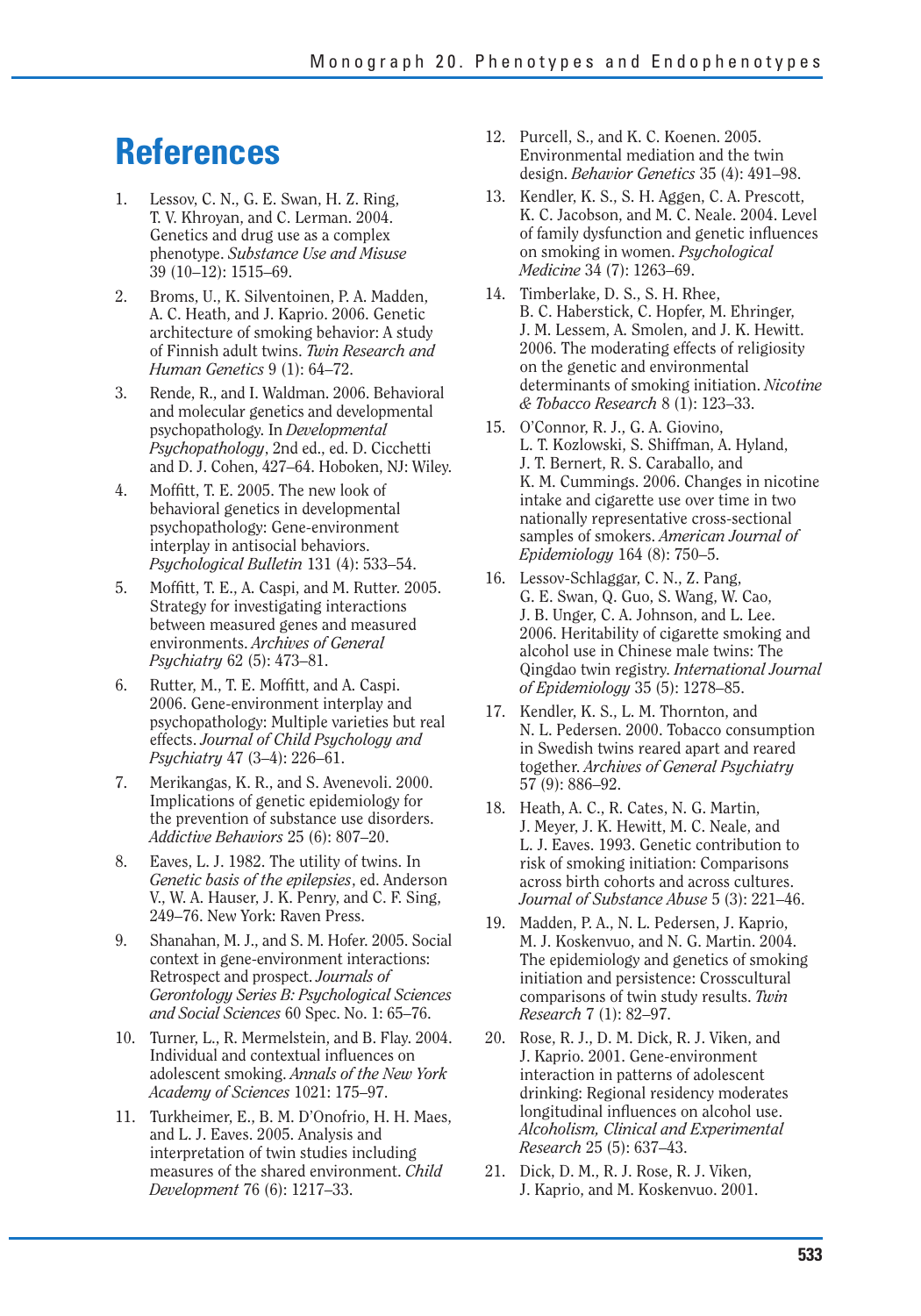Exploring gene-environment interactions: Socioregional moderation of alcohol use. *Journal of Abnormal Psychology* 110 (4): 625–32.

- 22. Kendler, K. S., and C. O. Gardner Jr. 1998. Twin studies of adult psychiatric and substance dependence disorders: Are they biased by differences in the environmental experiences of monozygotic and dizygotic twins in childhood and adolescence? *Psychological Medicine* 28 (3): 625–33.
- 23. Kendler, K. S., M. C. Neale, P. Sullivan, L. A. Corey, C. O. Gardner, and C. A. Prescott. 1999. A population-based twin study in women of smoking initiation and nicotine dependence. *Psychological Medicine* 29 (2): 299–308.
- 24. Pergadia, M. L., A. C. Heath, A. Agrawal, K. K. Bucholz, N. G. Martin, and P. A. Madden. 2006. The implications of simultaneous smoking initiation for inferences about the genetics of smoking behavior from twin data. *Behavior Genetics*  36 (4): 567–76.
- 25. Hamilton, A. S., C. N. Lessov-Schlaggar, M. G. Cockburn, J. B. Unger, W. Cozen, and T. M. Mack. 2006. Gender differences in determinants of smoking initiation and persistence in California twins. *Cancer Epidemiology, Biomarkers, & Prevention*  15 (6): 1189–97.
- 26. Rhee, S. H., J. K. Hewitt, S. E. Young, R. P. Corley, T. J. Crowley, and M. C. Stallings. 2003. Genetic and environmental influences on substance initiation, use, and problem use in adolescents. *Archives of General Psychiatry* 60 (12): 1256–64.
- 27. Vink, J. M., G. Willemsen, and D. I. Boomsma. 2003. The association of current smoking behavior with the smoking behavior of parents, siblings, friends and spouses. *Addiction* 98 (7): 923–31.
- 28. White, V. M., J. L. Hopper, A. J. Wearing, and D. J. Hill. 2003. The role of genes in tobacco smoking during adolescence and young adulthood: A multivariate behaviour genetic investigation. *Addiction* 98 (8): 1087–1100.
- 29. Rende, R., C. Slomkowski, E. Lloyd-Richardson, and R. Niaura. 2005. Sibling effects on substance use in adolescence: Social contagion and genetic relatedness. *Journal of Family Psychology*  19 (4): 611–18.
- 30. Slomkowski, C., R. Rende, S. Novak, E. Lloyd-Richardson, and R. Niaura. 2005. Sibling effects on smoking in adolescence:

Evidence for social influence from a genetically informative design. *Addiction*  100 (4): 430–38.

- 31. Alamar, B., and S. A. Glantz. 2006. Effect of increased social unacceptability of cigarette smoking on reduction in cigarette consumption. *American Journal of Public Health* 96 (8): 1359–63.
- 32. Christakis, N. A., and J. H. Fowler. 2008. The collective dynamics of smoking in a large social network. *New England Journal of Medicine* 358 (21): 2249–58.
- 33. Hu, M. C., M. Davies, and D. B. Kandel. 2006. Epidemiology and correlates of daily smoking and nicotine dependence among young adults in the United States. *American Journal of Public Health* 96 (2): 299–308.
- 34. Gilman, S. E., D. B. Abrams, and S. L. Buka. 2003. Socioeconomic status over the life course and stages of cigarette use: Initiation, regular use, and cessation. *Journal of Epidemiology and Community Health*  57 (10): 802–8.
- 35. Kestila, L., S. Koskinen, T. Martelin, O. Rahkonen, T. Pensola, S. Pirkola, K. Patja, and A. Aromaa. 2006. Influence of parental education, childhood adversities, and current living conditions on daily smoking in early adulthood. *European Journal of Public Health* 16 (6): 617–26.
- 36. Jefferis, B., H. Graham, O. Manor, and C. Power. 2003. Cigarette consumption and socio-economic circumstances in adolescence as predictors of adult smoking. *Addiction* 98 (12): 1765–72.
- 37. Fagan, P., J. S. Brook, E. Rubenstone, and C. Zhang. 2005. Parental occupation, education, and smoking as predictors of offspring tobacco use in adulthood: A longitudinal study. *Addictive Behaviors*  30 (3): 517–29.
- 38. Turkheimer, E., A. Haley, M. Waldron, B. D'Onofrio, and I. I. Gottesman. 2003. Socioeconomic status modifies heritability of IQ in young children. *Psychological Science* 14 (6): 623–2.
- 39. Harden, K. P., E. Turkheimer, and J. C. Loehlin. 2007. Genotype by environment interaction in adolescents' cognitive aptitude. *Behavior Genetics* 37 (2): 273–83.
- 40. Unger, J. B., P. Sun, and C. A. Johnson. 2007. Socioeconomic correlates of smoking among an ethnically diverse sample of 8th grade adolescents in Southern California. *Preventive Medicine* 44 (4): 323–27.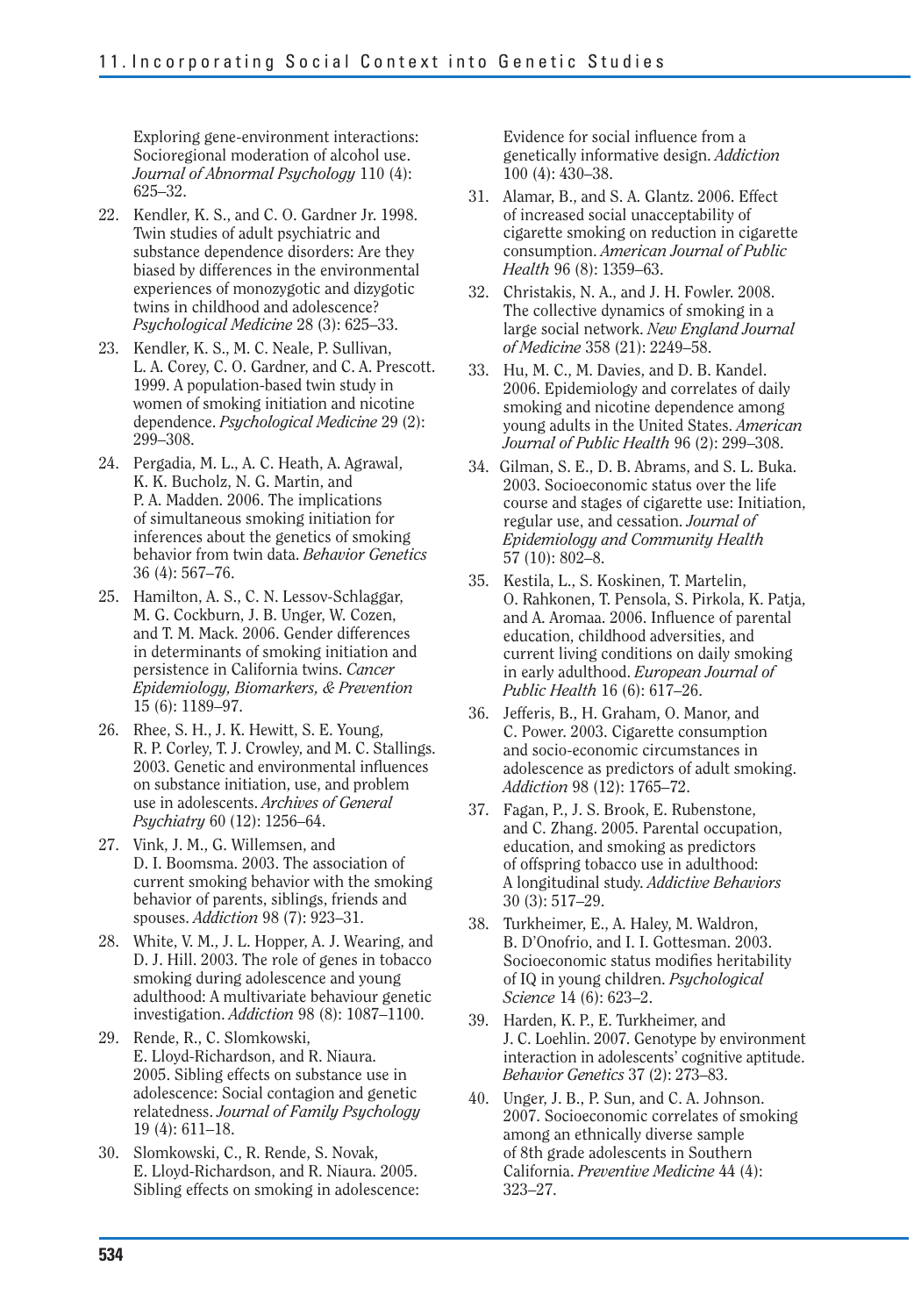- 41. Diez Roux, A. V., S. S. Merkin, P. Hannan, D. R. Jacobs, and C. I. Kiefe. 2003. Area characteristics, individual-level socioeconomic indicators, and smoking in young adults: The coronary artery disease risk development in young adults study. *American Journal of Epidemiology* 157 (4): 315–26.
- 42. Giskes, K., F. J. van Lenthe, G. Turrell, J. Brug, and J. P. Mackenbach. 2006. Smokers living in deprived areas are less likely to quit: A longitudinal follow-up. *Tobacco Control* 15 (6): 485–88.
- 43. Virtanen, M., M. Kivimaki, A. Kouvonen, M. Elovainio, A. Linna, T. Oksanen, and J. Vahtera. 2007. Average household income, crime, and smoking behaviour in a local area: The Finnish 10-Town study. *Social Science and Medicine* 64 (9): 1904–13.
- 44. Miles, R. 2006. Neighborhood disorder and smoking: Findings of a European urban survey. *Social Science and Medicine* 63 (9): 2464–75.
- 45. Novak, S. P., S. F. Reardon, S. W. Raudenbush, and S. L. Buka. 2006. Retail tobacco outlet density and youth cigarette smoking: A propensity-modeling approach. *American Journal of Public Health* 96 (4): 670–76.
- 46. Croner, C. M., J. Sperling, and F. R. Broome. 1996. Geographic information systems (GIS): New perspectives in understanding human health and environmental relationships. *Statistics in Medicine*  15 (17–18): 1961–77.
- 47. Chassin, L., and E. D. Handley. 2006. Parents and families as contexts for the development of substance use and substance use disorders. *Psychology of Addictive Behaviors* 20 (2): 135–37.
- 48. Conrad, K. M., B. R. Flay, and D. Hill. 1992. Why children start smoking cigarettes: Predictors of onset. *British Journal of Addiction* 87 (12): 1711–24.
- 49. Kobus, K. 2003. Peers and adolescent smoking. *Addiction* 98 Suppl. 1: 37–55.
- 50. Alamar, B., and S. A. Glantz. 2006b. Modeling addictive consumption as an infectious disease. *B.E. Journal of Economic Analysis & Policy* 5 (1): Article 7.
- 51. Avenevoli, S., and K. R. Merikangas. 2003. Familial influences on adolescent smoking. *Addiction* 98 Suppl. 1: 1–20.
- 52. Rosendahl, K. I., M. R. Galanti, H. Gilljam, and A. Ahlbom. 2003. Smoking mothers and snuffing fathers: Behavioural influences

on youth tobacco use in a Swedish cohort. *Tobacco Control* 12 (1): 74–78.

- 53. Agrawal, A., P. A. Madden, A. C. Heath, M. T. Lynskey, K. K. Bucholz, and N. G. Martin. 2005. Correlates of regular cigarette smoking in a population-based sample of Australian twins. *Addiction*  100 (11): 1709–19.
- 54. Farkas, A. J., E. A. Gilpin, M. M. White, and J. P. Pierce. 2000. Association between household and workplace smoking restrictions and adolescent smoking. *JAMA: The Journal of the American Medical Association* 284 (6): 7171–22.
- 55. Lieb, R., A. Schreier, H. Pfister, and H. U. Wittchen. 2003. Maternal smoking and smoking in adolescents: A prospective community study of adolescents and their mothers. *European Addiction Research*  9 (3): 120–30.
- 56. Clark, D. B., and J. Cornelius. 2004. Childhood psychopathology and adolescent cigarette smoking: A prospective survival analysis in children at high risk for substance use disorders. *Addictive Behaviors*  29 (4): 837–41.
- 57. Bricker, J. B., K. B. Rajan, M. R. Andersen, and A. V. Peterson Jr. 2005. Does parental smoking cessation encourage their young adult children to quit smoking? A prospective study. *Addiction* 100 (3): 379–86.
- 58. Chassin, L., C. Presson, J. Rose, S. J. Sherman, and J. Prost. 2002. Parental smoking cessation and adolescent smoking. *Journal of Pediatric Psychology* 27 (6): 485–96.
- 59. den Exter Blokland, E. A., R. C. Engels, W. W. Hale 3rd, W. Meeus, and M. C. Willemsen. 2004. Lifetime parental smoking history and cessation and early adolescent smoking behavior. *Preventive Medicine* 38 (3): 359–68.
- 60. McGee, R., S. Williams, and A. Reeder. 2006. Parental tobacco smoking behaviour and their children's smoking and cessation in adulthood. *Addiction* 101 (8): 1193–201.
- 61. Hoffman, B. R., S. Sussman, J. B. Unger, and T. W. Valente. 2006. Peer influences on adolescent cigarette smoking: A theoretical review of the literature. *Substance Use and Misuse* 41 (1): 103–55.
- 62. de Vries, H., M. Candel, R. Engels, and L. Mercken. 2006. Challenges to the peer influence paradigm: Results for 12-13 year olds from six European countries from the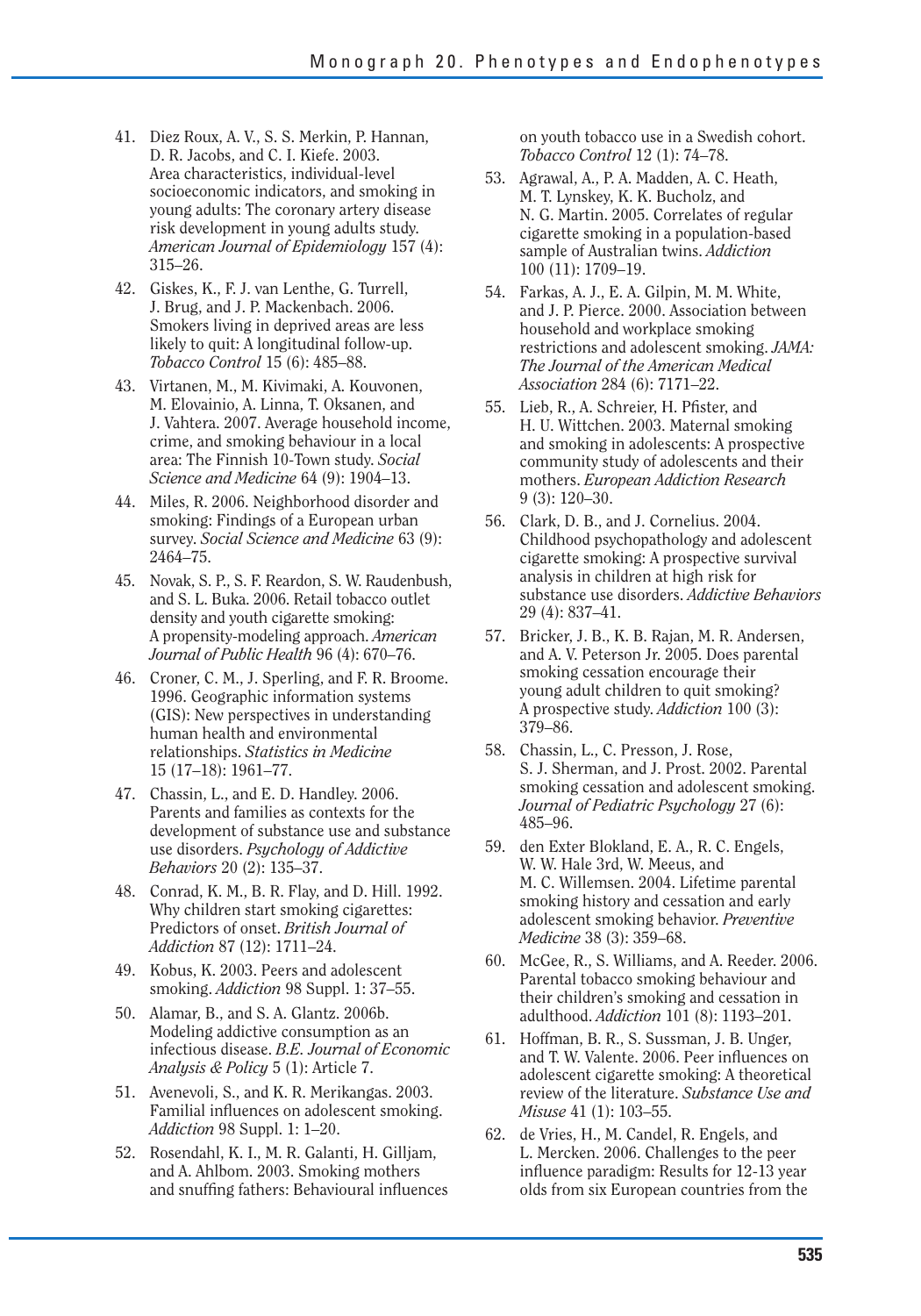European Smoking Prevention Framework Approach study. *Tobacco Control* 15 (2): 83–89.

- 63. Bricker, J. B., A. V. Peterson, M. Robyn Andersen, B. G. Leroux, K. Bharat Rajan, and I. G. Sarason. 2006. Close friends', parents', and older siblings' smoking: Reevaluating their influence on children's smoking. *Nicotine & Tobacco Research* 8 (2): 217–26.
- 64. Bricker, J. B., A. V. Peterson Jr. B. G. Leroux, M. R. Andersen, K. B. Rajan, and I. G. Sarason. 2006. Prospective prediction of children's smoking transitions: Role of parents' and older siblings' smoking. *Addiction* 101 (1): 128–36.
- 65. Kokkevi, A., C. Richardson, S. Florescu, M. Kuzman, and E. Stergar. 2007. Psychosocial correlates of substance use in adolescence: A cross-national study in six European countries. *Drug and Alcohol Dependence* 86 (1): 67–74.
- 66. Charlesworth, A., and S. A. Glantz. 2005. Smoking in the movies increases adolescent smoking: A review. *Pediatrics* 116 (6): 1516–28.
- 67. Wills, T. A., J. D. Sargent, M. Stoolmiller, F. X. Gibbons, K. A. Worth, and S. D. Cin. 2007. Movie exposure to smoking cues and adolescent smoking onset: A test for mediation through peer affiliations. *Health Psychology* 26 (6): 769–76.
- 68. Kendler, K. S., and J. H. Baker. 2007. Genetic influences on measures of the environment: A systematic review. *Psychological Medicine* 37 (5): 615–26.
- 69. Kodl, M. M., and R. Mermelstein. 2004. Beyond modeling: Parenting practices, parental smoking history, and adolescent cigarette smoking. *Addictive Behaviors*  29 (1): 17–32.
- 70. Chassin, L., C. C. Presson, J. Rose, S. J. Sherman, M. J. Davis, and J. L. Gonzalez. 2005. Parenting style and smoking-specific parenting practices as predictors of adolescent smoking onset. *Journal of Pediatric Psychology* 30 (4): 333–44.
- 71. Harakeh, Z., R. H. Scholte, H. de Vries, and R. C. Engels. 2005. Parental rules and communication: Their association with adolescent smoking. *Addiction* 100 (6): 862–70.
- 72. Bullock, B. M., and T. J. Dishion. 2007. Family processes and adolescent problem behavior: Integrating relationship narratives

into understanding development and change. *Journal of the American Academy of Child & Adolescent Psychiatry* 46 (3): 396–407.

- 73. Bullock, B. M., L. Bank, and B. Burraston. 2002. Adult sibling expressed emotion and fellow sibling deviance: A new piece of the family process puzzle. *Journal of Family Psychology* 16 (3): 307–17.
- 74. Dishion, T. J., and J. Snyder. 2004. An introduction to the special issue on advances in process and dynamic system analysis of social interaction and the development of antisocial behavior. *Journal of Abnormal and Child Psychology* 32 (6): 575–78.
- 75. Dishion, T. J., and L. D. Owen. 2002. A longitudinal analysis of friendships and substance use: Bidirectional influence from adolescence to adulthood. *Developmental Psychology* 38 (4): 480–91.
- 76. Dishion, T. J., S. E. Nelson, C. E. Winter, and B. M. Bullock. 2004. Adolescent friendship as a dynamic system: Entropy and deviance in the etiology and course of male antisocial behavior. *Journal of Abnormal and Child Psychology* 32 (6): 651–63.
- 77. Stormshak, E. A., C. A. Comeau, and S. A. Shepard. 2004. The relative contribution of sibling deviance and peer deviance in the prediction of substance use across middle childhood. *Journal of Abnormal and Child Psychology* 32 (6): 635–49.
- 78. Neiderhiser, J. M., D. Reiss, and E. M. Hetherington. 2007. The Nonshared Environment in Adolescent Development (NEAD) project: A longitudinal family study of twins and siblings from adolescence to young adulthood. *Twin Research and Human Genetics* 10 (1): 74–83.
- 79. Agrawal, A., A. C. Heath, J. D. Grant, M. L. Pergadia, D. J. Statham, K. K. Bucholz, N. G. Martin, and P. A. Madden. 2006. Assortive mating for cigarette smoking and for alcohol consumption in female Australian twins and their spouses. *Behavior Genetics* 36 (4): 553–66.
- 80. Kuo, P. H., P. Wood, K. I. Morley, P. Madden, N. G. Martin, and A. C. Heath. 2007. Cohort trends in prevalence and spousal concordance for smoking. *Drug and Alcohol Dependence* 88 (2–3): 122–29.
- 81. Shortt, J. W., D. M. Capaldi, T. J. Dishion, L. Bank, and L. D. Owen. 2003. The role